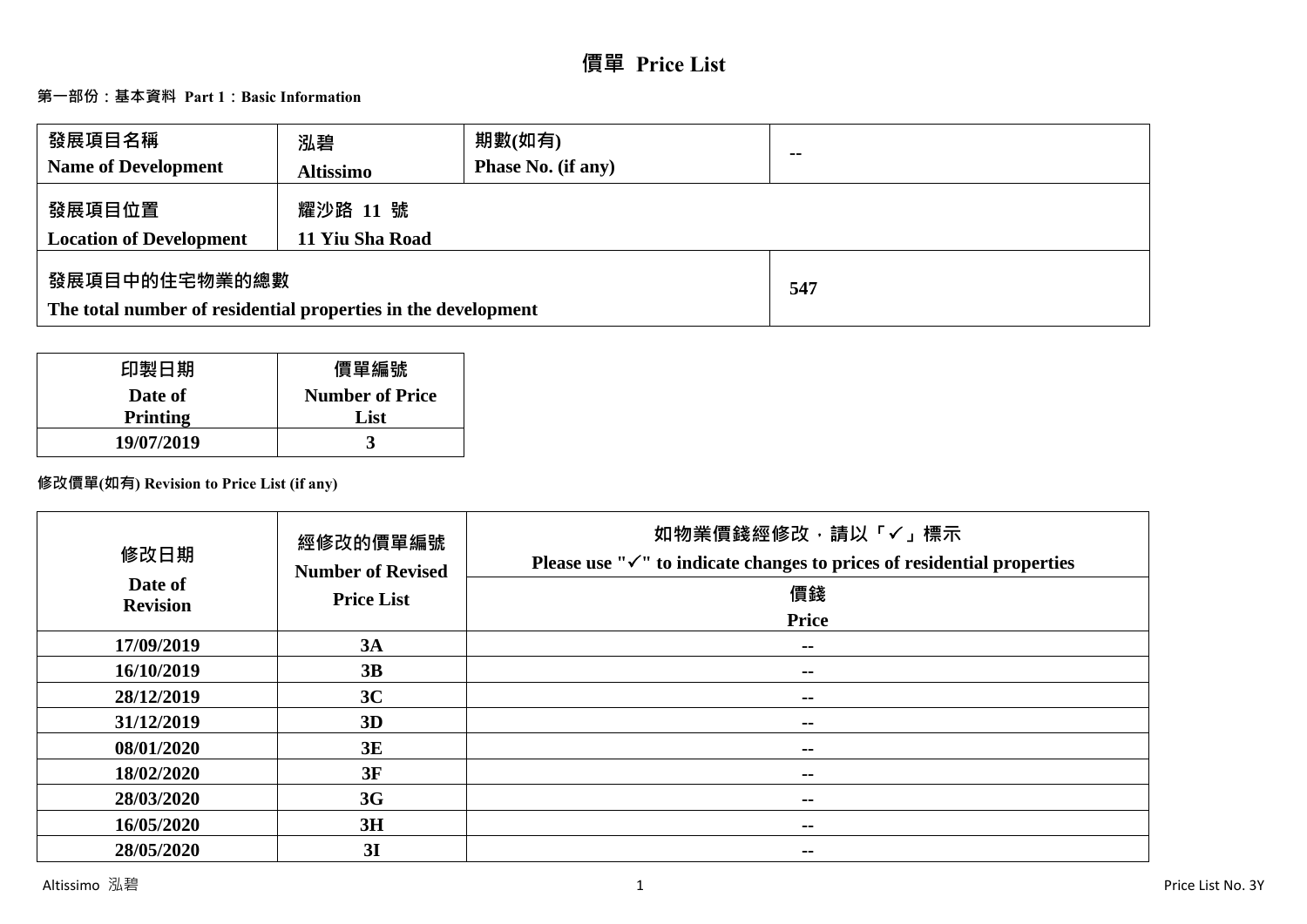| 27/06/2020 | 3J        | $\sim$ $\sim$ |
|------------|-----------|---------------|
| 04/07/2020 | 3K        | $\sim$ $\sim$ |
| 30/07/2020 | 3L        | $\sim$ $\sim$ |
| 27/09/2020 | 3M        | $\sim$ $\sim$ |
| 10/10/2020 | 3N        | $\sim$ $-$    |
| 11/12/2020 | 30        | $\sim$ $\sim$ |
| 10/01/2021 | 3P        | $\sim$ $\sim$ |
| 22/01/2021 | 3Q        | $\sim$ $\sim$ |
| 03/05/2021 | 3R        | $\sim$ $-$    |
| 28/06/2021 | <b>3S</b> | $\sim$ $-$    |
| 29/06/2021 | 3T        | $\sim$ $\sim$ |
| 21/07/2021 | 3U        | $\sim$ $\sim$ |
| 30/07/2021 | 3V        | $\sim$ $\sim$ |
| 01/09/2021 | 3W        | $\sim$ $\sim$ |
| 28/10/2021 | 3X        | $\sim$ $\sim$ |
| 30/11/2021 | 3Y        | $\sim$ $-$    |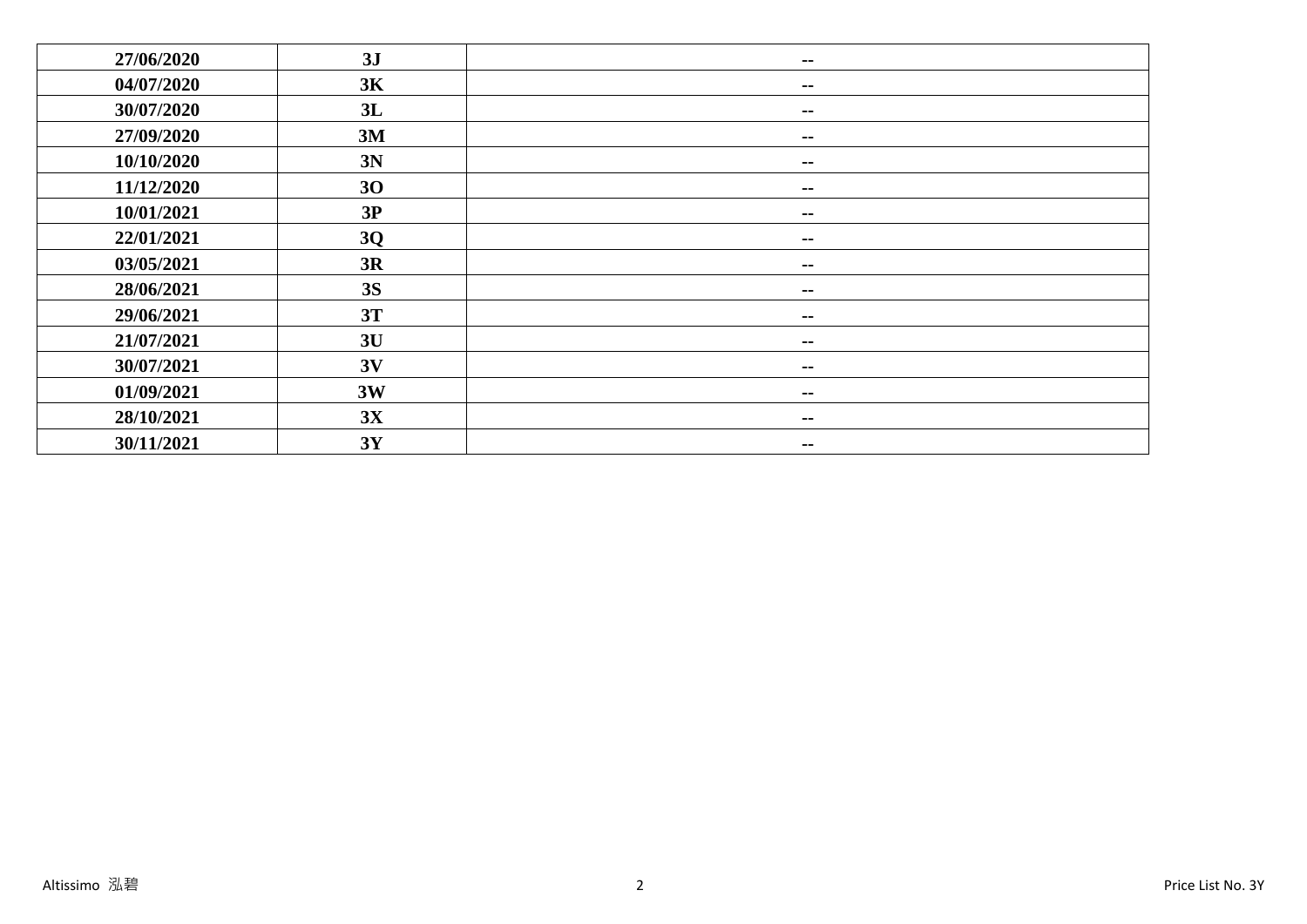# 第二部份:面積及售價資料 Part 2: Information on Area and Price

| Description of Residential | 物業的描述<br>Property |              | 實用面積<br>(包括露台,工作平台及陽台 如有)<br>平方米(平方呎)                                                                 | 售價(元)        | 實用面積<br>每平方米/呎售價<br>元·每平方米                                                     |                                            |                     |    | 其他指明項目的面積(不計算入實用面積)      | 平方米(平方呎)<br>sq. metre (sq. ft.) |                         |            | Area of other specified items (Not included in the Saleable Area) |               |            |
|----------------------------|-------------------|--------------|-------------------------------------------------------------------------------------------------------|--------------|--------------------------------------------------------------------------------|--------------------------------------------|---------------------|----|--------------------------|---------------------------------|-------------------------|------------|-------------------------------------------------------------------|---------------|------------|
| 大廈名稱<br>Block<br>Name      | 樓層<br>Floor       | 單位<br>Unit   | Saleable Area<br>(including balcony, utility platform and<br>verandah, if any)<br>sq. metre (sq. ft.) | Price $(\$)$ | (元·每平方呎)<br>Unit Rate of Saleable Area<br>\$ per sq. metre<br>$$$ per sq. ft.) | 空調機房<br>Air-<br>Conditioning<br>plant room | 窗台<br>Bay<br>window | 閣樓 | 平台<br>Cockloft Flat roof | 花園<br>Garden                    | 停車位<br>Parking<br>space | 天台<br>Roof | 梯屋<br>Stairhood                                                   | 前庭<br>Terrace | 庭院<br>Yard |
| T1                         |                   | $\mathsf{C}$ | 44.154 (475)<br>露台 Balcony: 2.000 (22);<br>工作平台 Utility Platform: 1.500 (16)                          | 8,796,000    | 199,212 (18,518)                                                               |                                            |                     |    |                          |                                 |                         |            |                                                                   |               |            |
| T <sub>1</sub>             |                   | $\mathbf{F}$ | 80.725 (869)<br>露台 Balcony: 2.825 (30);<br>工作平台 Utility Platform: 1.500 (16)                          | 15,797,000   | 195,689 (18,178)                                                               |                                            |                     |    |                          |                                 |                         |            |                                                                   |               |            |
| T <sub>1</sub>             |                   | H            | 81.029 (872)<br>露台 Balcony: 2.907 (31);<br>工作平台 Utility Platform: 1.500 (16)                          | 16,215,000   | 200, 114 (18, 595)                                                             |                                            |                     |    |                          |                                 |                         |            |                                                                   |               |            |
| T <sub>1</sub>             | 2                 | $\mathbf C$  | 44.154 (475)<br>露台 Balcony: 2.000 (22);<br>工作平台 Utility Platform: 1.500 (16)                          | 8,814,000    | 199,620 (18,556)                                                               |                                            |                     |    |                          |                                 |                         |            |                                                                   |               |            |
| T <sub>1</sub>             | 2                 | $\mathbf{F}$ | 80.725 (869)<br>露台 Balcony: 2.825 (30);<br>工作平台 Utility Platform: 1.500 (16)                          | 15,828,000   | 196,073 (18,214)                                                               |                                            |                     |    |                          |                                 |                         |            |                                                                   |               |            |
| T1                         | $\overline{2}$    | H            | 81.029 (872)<br>露台 Balcony: 2.907 (31);<br>工作平台 Utility Platform: 1.500 (16)                          | 16,248,000   | 200,521 (18,633)                                                               |                                            |                     |    |                          |                                 |                         |            |                                                                   |               |            |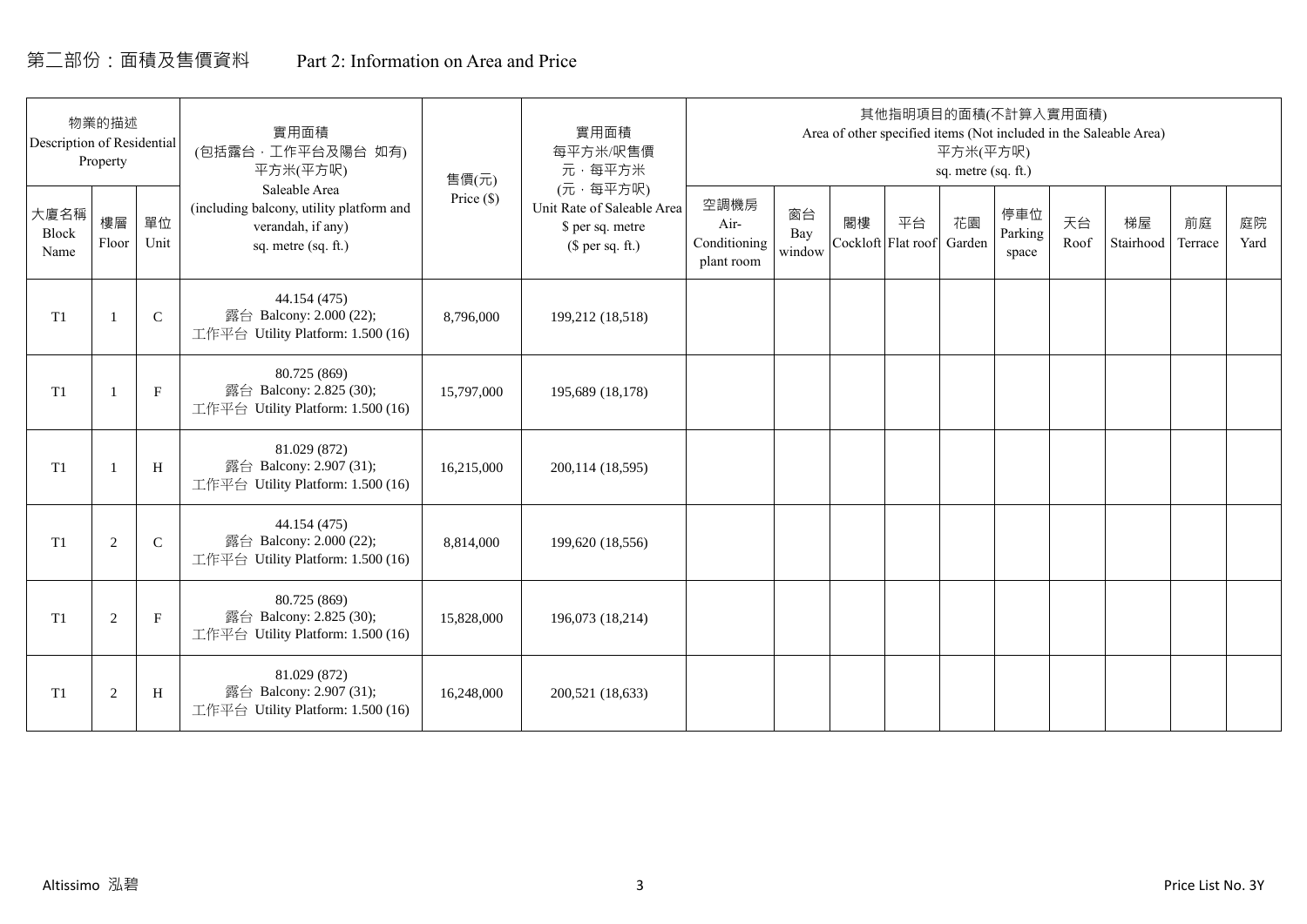| Description of Residential | 物業的描述<br>Property |              | 實用面積<br>(包括露台,工作平台及陽台 如有)<br>平方米(平方呎)                                                                 | 售價(元)      | 實用面積<br>每平方米/呎售價<br>元·每平方米                                                     |                                            |                     |                          |    | 平方米(平方呎)<br>sq. metre (sq. ft.) | 其他指明項目的面積(不計算入實用面積)     |            | Area of other specified items (Not included in the Saleable Area) |               |            |
|----------------------------|-------------------|--------------|-------------------------------------------------------------------------------------------------------|------------|--------------------------------------------------------------------------------|--------------------------------------------|---------------------|--------------------------|----|---------------------------------|-------------------------|------------|-------------------------------------------------------------------|---------------|------------|
| 大廈名稱<br>Block<br>Name      | 樓層<br>Floor       | 單位<br>Unit   | Saleable Area<br>(including balcony, utility platform and<br>verandah, if any)<br>sq. metre (sq. ft.) | Price (\$) | (元·每平方呎)<br>Unit Rate of Saleable Area<br>\$ per sq. metre<br>$$$ per sq. ft.) | 空調機房<br>Air-<br>Conditioning<br>plant room | 窗台<br>Bay<br>window | 閣樓<br>Cockloft Flat roof | 平台 | 花園<br>Garden                    | 停車位<br>Parking<br>space | 天台<br>Roof | 梯屋<br>Stairhood                                                   | 前庭<br>Terrace | 庭院<br>Yard |
| T <sub>1</sub>             | 3                 | $\mathsf{C}$ | 44.154 (475)<br>露台 Balcony: 2.000 (22);<br>工作平台 Utility Platform: 1.500 (16)                          | 8,830,000  | 199,982 (18,589)                                                               |                                            |                     |                          |    |                                 |                         |            |                                                                   |               |            |
| T <sub>1</sub>             | 3                 | $_{\rm F}$   | 80.725 (869)<br>露台 Balcony: 2.825 (30);<br>工作平台 Utility Platform: 1.500 (16)                          | 15,860,000 | 196,469 (18,251)                                                               |                                            |                     |                          |    |                                 |                         |            |                                                                   |               |            |
| T1                         | 3                 | H            | 81.029 (872)<br>露台 Balcony: 2.907 (31);<br>工作平台 Utility Platform: 1.500 (16)                          | 16,280,000 | 200,916 (18,670)                                                               |                                            |                     |                          |    |                                 |                         |            |                                                                   |               |            |
| T1                         | 5                 | $\mathsf{C}$ | 44.154 (475)<br>露台 Balcony: 2.000 (22);<br>工作平台 Utility Platform: 1.500 (16)                          | 8,848,000  | 200,390 (18,627)                                                               |                                            |                     |                          |    |                                 |                         |            |                                                                   |               |            |
| T1                         | 5                 | H            | 81.029 (872)<br>露台 Balcony: 2.907 (31);<br>工作平台 Utility Platform: 1.500 (16)                          | 16,427,000 | 202,730 (18,838)                                                               |                                            |                     |                          |    |                                 |                         |            |                                                                   |               |            |
| T <sub>1</sub>             | 6                 | $\mathsf{C}$ | 44.154 (475)<br>露台 Balcony: 2.000 (22);<br>工作平台 Utility Platform: 1.500 (16)                          | 8,883,000  | 201,182 (18,701)                                                               |                                            |                     |                          |    |                                 |                         |            |                                                                   |               |            |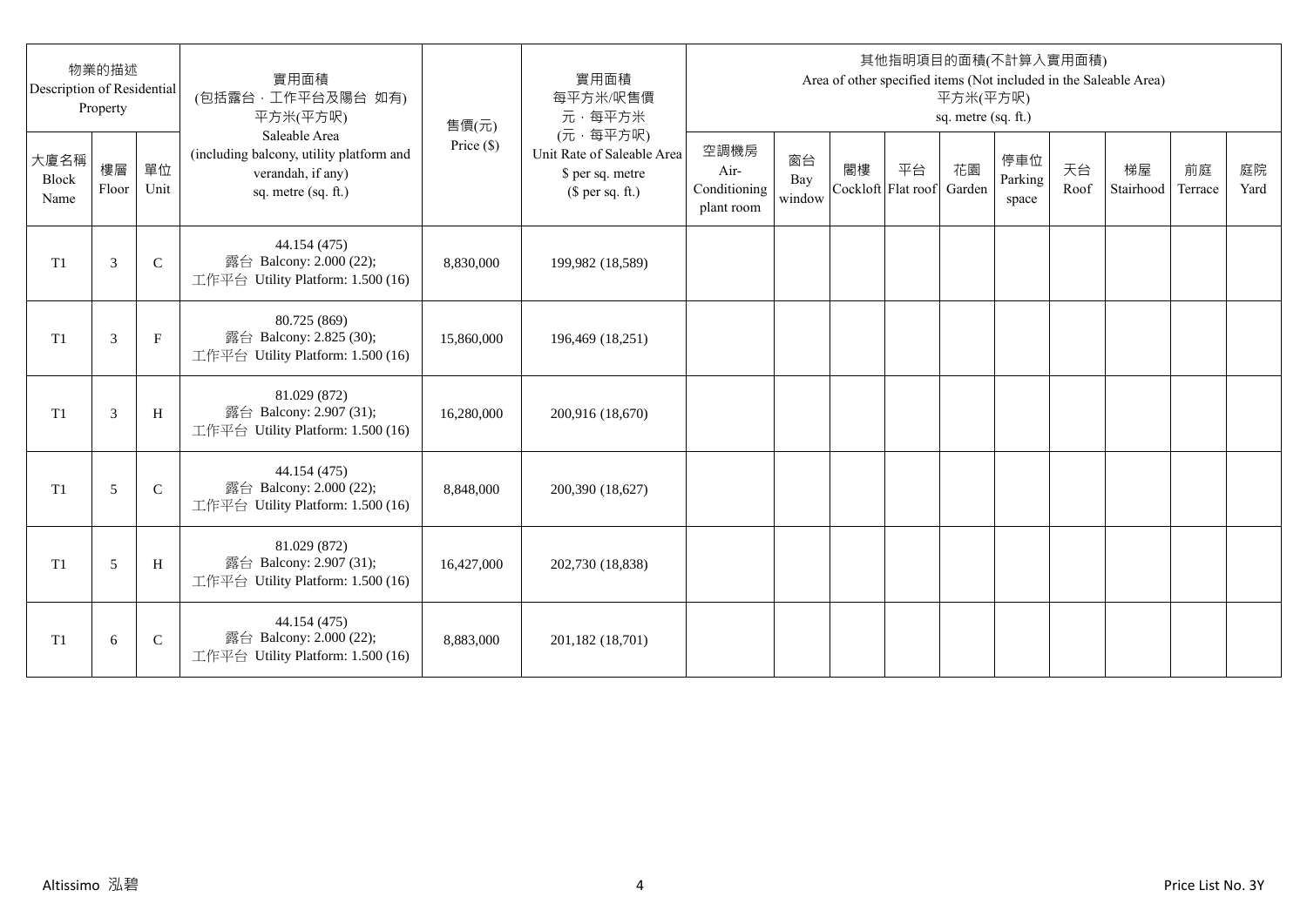| Description of Residential | 物業的描述<br>Property |               | 實用面積<br>(包括露台,工作平台及陽台 如有)<br>平方米(平方呎)                                                                 | 售價(元)      | 實用面積<br>每平方米/呎售價<br>元·每平方米                                                     |                                            |                     |    |                          | 平方米(平方呎)<br>sq. metre (sq. ft.) | 其他指明項目的面積(不計算入實用面積)     |            | Area of other specified items (Not included in the Saleable Area) |               |            |
|----------------------------|-------------------|---------------|-------------------------------------------------------------------------------------------------------|------------|--------------------------------------------------------------------------------|--------------------------------------------|---------------------|----|--------------------------|---------------------------------|-------------------------|------------|-------------------------------------------------------------------|---------------|------------|
| 大廈名稱<br>Block<br>Name      | 樓層<br>Floor       | 單位<br>Unit    | Saleable Area<br>(including balcony, utility platform and<br>verandah, if any)<br>sq. metre (sq. ft.) | Price (\$) | (元·每平方呎)<br>Unit Rate of Saleable Area<br>\$ per sq. metre<br>$$$ per sq. ft.) | 空調機房<br>Air-<br>Conditioning<br>plant room | 窗台<br>Bay<br>window | 閣樓 | 平台<br>Cockloft Flat roof | 花園<br>Garden                    | 停車位<br>Parking<br>space | 天台<br>Roof | 梯屋<br>Stairhood                                                   | 前庭<br>Terrace | 庭院<br>Yard |
| T1                         | 6                 | H             | 81.029 (872)<br>露台 Balcony: 2.907 (31);<br>工作平台 Utility Platform: 1.500 (16)                          | 16,493,000 | 203,544 (18,914)                                                               |                                            |                     |    |                          |                                 |                         |            |                                                                   |               |            |
| T1                         | $7\phantom{.0}$   | $\mathsf{C}$  | 44.154 (475)<br>露台 Balcony: 2.000 (22);<br>工作平台 Utility Platform: 1.500 (16)                          | 9,813,000  | 222,245 (20,659)                                                               |                                            |                     |    |                          |                                 |                         |            |                                                                   |               |            |
| T1                         | $\overline{7}$    | H             | 81.029 (872)<br>露台 Balcony: 2.907 (31);<br>工作平台 Utility Platform: 1.500 (16)                          | 16,893,000 | 208,481 (19,373)                                                               |                                            |                     |    |                          |                                 |                         |            |                                                                   |               |            |
| T1                         | 8                 | $\mathcal{C}$ | 44.154 (475)<br>露台 Balcony: 2.000 (22);<br>工作平台 Utility Platform: 1.500 (16)                          | 9,960,000  | 225,574 (20,968)                                                               |                                            |                     |    |                          |                                 |                         |            |                                                                   |               |            |
| T <sub>1</sub>             | 8                 | H             | 81.029 (872)<br>露台 Balcony: 2.907 (31);<br>工作平台 Utility Platform: 1.500 (16)                          | 17,486,000 | 215,799 (20,053)                                                               |                                            |                     |    |                          |                                 |                         |            |                                                                   |               |            |
| T <sub>1</sub>             | 9                 | $\mathsf{C}$  | 44.154 (475)<br>露台 Balcony: 2.000 (22);<br>工作平台 Utility Platform: 1.500 (16)                          | 9,960,000  | 225,574 (20,968)                                                               |                                            |                     |    |                          |                                 |                         |            |                                                                   |               |            |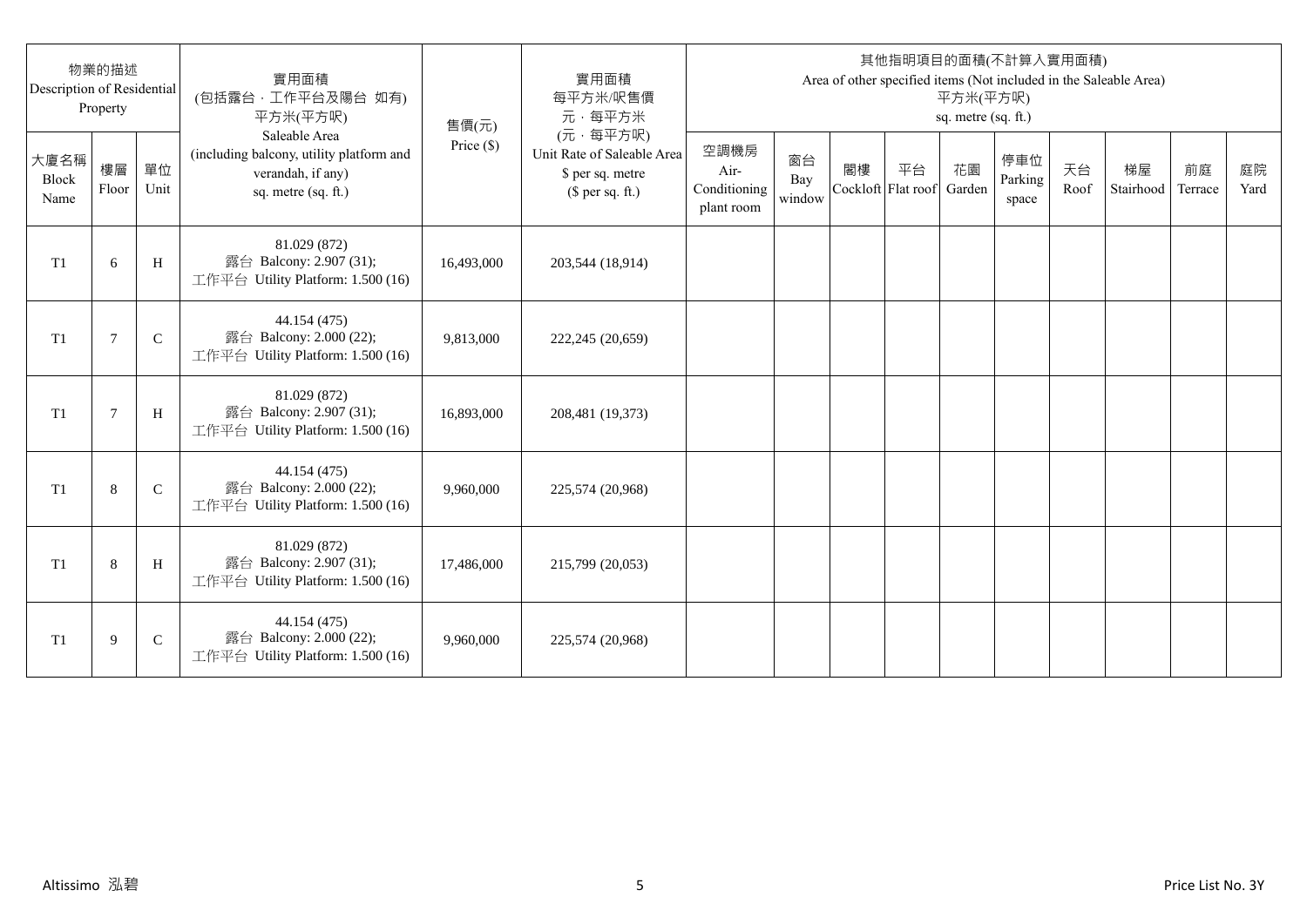| Description of Residential | 物業的描述<br>Property |              | 實用面積<br>(包括露台,工作平台及陽台 如有)<br>平方米(平方呎)                                                                 | 售價(元)      | 實用面積<br>每平方米/呎售價<br>元·每平方米                                                     |                                            |                     |                          |    | 平方米(平方呎)<br>sq. metre (sq. ft.) | 其他指明項目的面積(不計算入實用面積)     |            | Area of other specified items (Not included in the Saleable Area) |               |            |
|----------------------------|-------------------|--------------|-------------------------------------------------------------------------------------------------------|------------|--------------------------------------------------------------------------------|--------------------------------------------|---------------------|--------------------------|----|---------------------------------|-------------------------|------------|-------------------------------------------------------------------|---------------|------------|
| 大廈名稱<br>Block<br>Name      | 樓層<br>Floor       | 單位<br>Unit   | Saleable Area<br>(including balcony, utility platform and<br>verandah, if any)<br>sq. metre (sq. ft.) | Price (\$) | (元·每平方呎)<br>Unit Rate of Saleable Area<br>\$ per sq. metre<br>$$$ per sq. ft.) | 空調機房<br>Air-<br>Conditioning<br>plant room | 窗台<br>Bay<br>window | 閣樓<br>Cockloft Flat roof | 平台 | 花園<br>Garden                    | 停車位<br>Parking<br>space | 天台<br>Roof | 梯屋<br>Stairhood                                                   | 前庭<br>Terrace | 庭院<br>Yard |
| T <sub>1</sub>             | 9                 | H            | 81.029 (872)<br>露台 Balcony: 2.907 (31);<br>工作平台 Utility Platform: 1.500 (16)                          | 17,486,000 | 215,799 (20,053)                                                               |                                            |                     |                          |    |                                 |                         |            |                                                                   |               |            |
| T <sub>1</sub>             | 10                | $\mathsf{C}$ | 44.154 (475)<br>露台 Balcony: 2.000 (22);<br>工作平台 Utility Platform: 1.500 (16)                          | 10,055,000 | 227,726 (21,168)                                                               |                                            |                     |                          |    |                                 |                         |            |                                                                   |               |            |
| T1                         | 10                | H            | 81.029 (872)<br>露台 Balcony: 2.907 (31);<br>工作平台 Utility Platform: 1.500 (16)                          | 17,545,000 | 216,527 (20,120)                                                               |                                            |                     |                          |    |                                 |                         |            |                                                                   |               |            |
| T1                         | 11                | $\mathbf C$  | 44.154 (475)<br>露台 Balcony: 2.000 (22);<br>工作平台 Utility Platform: 1.500 (16)                          | 10,199,000 | 230,987 (21,472)                                                               |                                            |                     |                          |    |                                 |                         |            |                                                                   |               |            |
| T1                         | -11               | H            | 81.029 (872)<br>露台 Balcony: 2.907 (31);<br>工作平台 Utility Platform: 1.500 (16)                          | 17,705,000 | 218,502 (20,304)                                                               |                                            |                     |                          |    |                                 |                         |            |                                                                   |               |            |
| T <sub>1</sub>             | 12                | $\mathsf{C}$ | 44.154 (475)<br>露台 Balcony: 2.000 (22);<br>工作平台 Utility Platform: 1.500 (16)                          | 10,448,000 | 236,626 (21,996)                                                               |                                            |                     |                          |    |                                 |                         |            |                                                                   |               |            |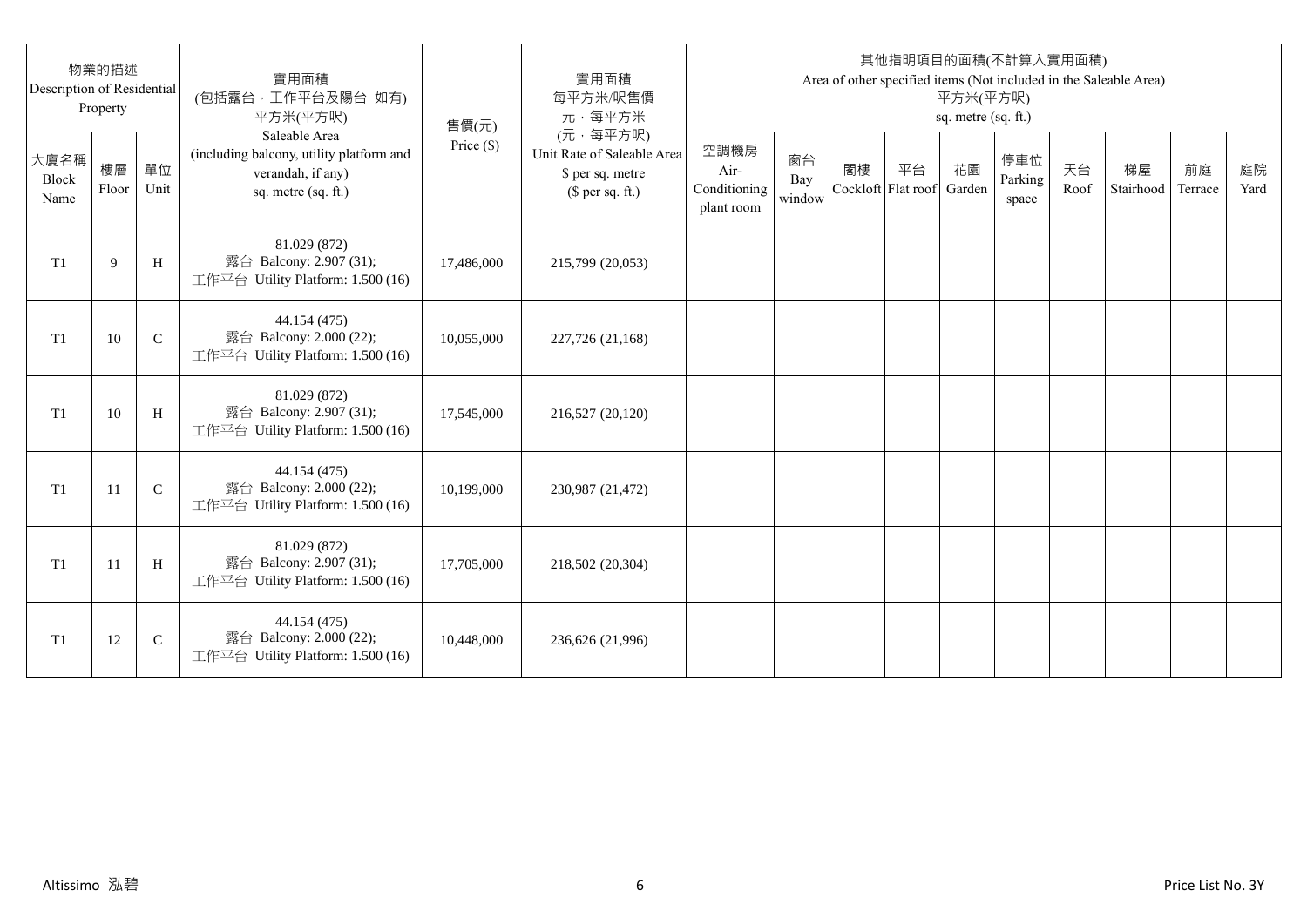| Description of Residential | 物業的描述<br>Property |               | 實用面積<br>(包括露台,工作平台及陽台 如有)<br>平方米(平方呎)                                                                 | 售價(元)      | 實用面積<br>每平方米/呎售價<br>元·每平方米                                                     |                                            |                     |    |                          | 平方米(平方呎)<br>sq. metre (sq. ft.) | 其他指明項目的面積(不計算入實用面積)     |            | Area of other specified items (Not included in the Saleable Area) |               |            |
|----------------------------|-------------------|---------------|-------------------------------------------------------------------------------------------------------|------------|--------------------------------------------------------------------------------|--------------------------------------------|---------------------|----|--------------------------|---------------------------------|-------------------------|------------|-------------------------------------------------------------------|---------------|------------|
| 大廈名稱<br>Block<br>Name      | 樓層<br>Floor       | 單位<br>Unit    | Saleable Area<br>(including balcony, utility platform and<br>verandah, if any)<br>sq. metre (sq. ft.) | Price (\$) | (元·每平方呎)<br>Unit Rate of Saleable Area<br>\$ per sq. metre<br>$$$ per sq. ft.) | 空調機房<br>Air-<br>Conditioning<br>plant room | 窗台<br>Bay<br>window | 閣樓 | 平台<br>Cockloft Flat roof | 花園<br>Garden                    | 停車位<br>Parking<br>space | 天台<br>Roof | 梯屋<br>Stairhood                                                   | 前庭<br>Terrace | 庭院<br>Yard |
| T1                         | 12                | H             | 81.029 (872)<br>露台 Balcony: 2.907 (31);<br>工作平台 Utility Platform: 1.500 (16)                          | 17,956,000 | 221,600 (20,592)                                                               |                                            |                     |    |                          |                                 |                         |            |                                                                   |               |            |
| T1                         | 15                | $\mathcal{C}$ | 44.154 (475)<br>露台 Balcony: 2.000 (22);<br>工作平台 Utility Platform: 1.500 (16)                          | 10,644,000 | 241,065 (22,408)                                                               |                                            |                     |    |                          |                                 |                         |            |                                                                   |               |            |
| T1                         | 15                | H             | 81.029 (872)<br>露台 Balcony: 2.907 (31);<br>工作平台 Utility Platform: 1.500 (16)                          | 18,293,000 | 225,759 (20,978)                                                               |                                            |                     |    |                          |                                 |                         |            |                                                                   |               |            |
| T <sub>2</sub>             | 3                 | A             | 81.620 (879)<br>露台 Balcony: 2.931 (32);<br>工作平台 Utility Platform: 1.500 (16)                          | 16,089,000 | 197, 121 (18, 304)                                                             |                                            |                     |    |                          |                                 |                         |            |                                                                   |               |            |
| T <sub>2</sub>             | 5                 | A             | 81.620 (879)<br>露台 Balcony: 2.931 (32);<br>工作平台 Utility Platform: 1.500 (16)                          | 16,293,000 | 199,620 (18,536)                                                               |                                            |                     |    |                          |                                 |                         |            |                                                                   |               |            |
| T <sub>3</sub>             |                   | A             | 76.972 (829)<br>露台 Balcony: 2.770 (30);<br>工作平台 Utility Platform: 1.500 (16)                          | 15,754,000 | 204,672 (19,004)                                                               |                                            |                     |    |                          |                                 |                         |            |                                                                   |               |            |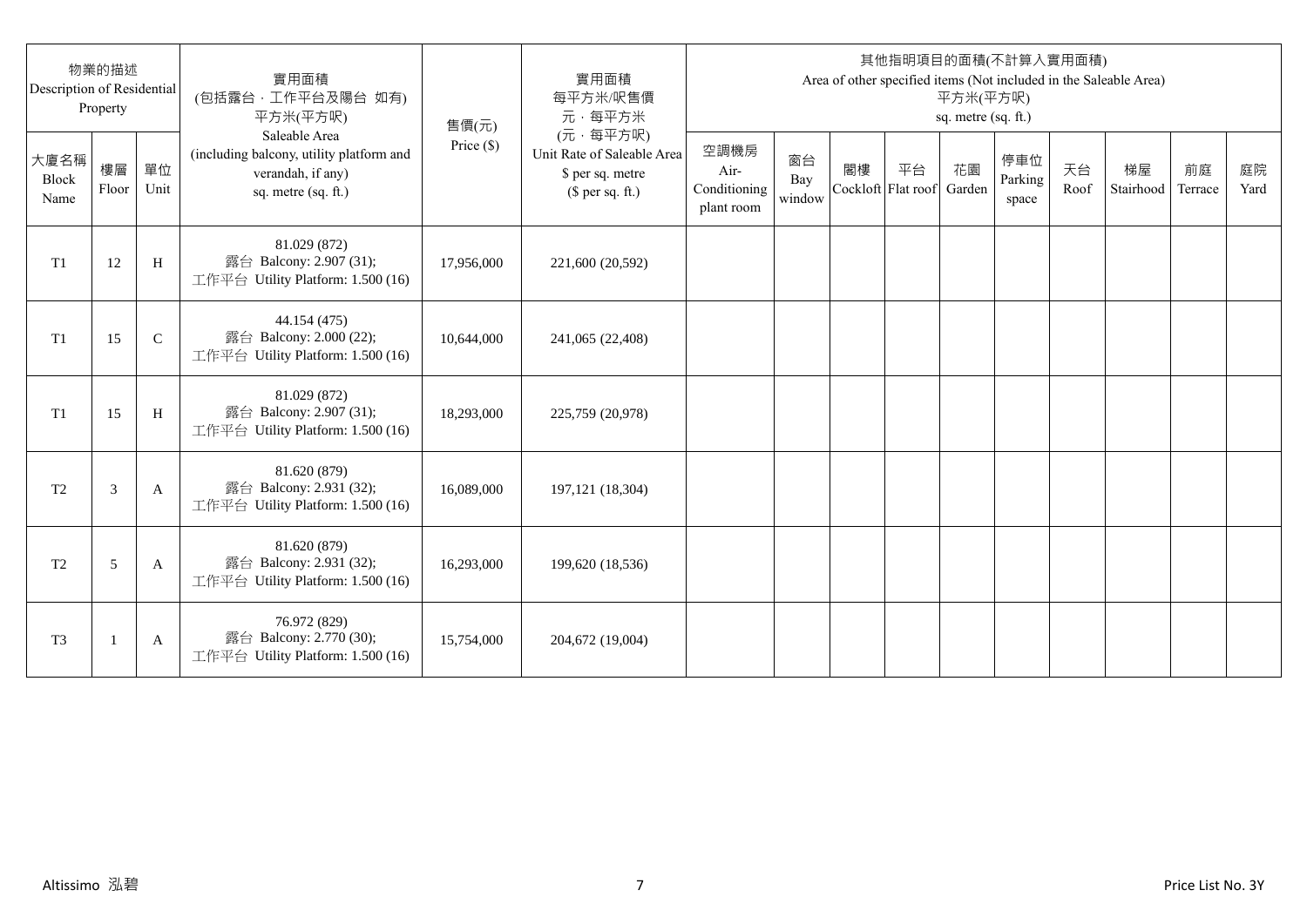| Description of Residential | 物業的描述<br>Property |              | 實用面積<br>(包括露台,工作平台及陽台 如有)<br>平方米(平方呎)                                                                 | 售價(元)      | 實用面積<br>每平方米/呎售價<br>元·每平方米                                                     |                                            |                     |                          |               | 平方米(平方呎)<br>sq. metre (sq. ft.) | 其他指明項目的面積(不計算入實用面積)     |            | Area of other specified items (Not included in the Saleable Area) |               |            |
|----------------------------|-------------------|--------------|-------------------------------------------------------------------------------------------------------|------------|--------------------------------------------------------------------------------|--------------------------------------------|---------------------|--------------------------|---------------|---------------------------------|-------------------------|------------|-------------------------------------------------------------------|---------------|------------|
| 大廈名稱<br>Block<br>Name      | 樓層<br>Floor       | 單位<br>Unit   | Saleable Area<br>(including balcony, utility platform and<br>verandah, if any)<br>sq. metre (sq. ft.) | Price (\$) | (元·每平方呎)<br>Unit Rate of Saleable Area<br>\$ per sq. metre<br>$$$ per sq. ft.) | 空調機房<br>Air-<br>Conditioning<br>plant room | 窗台<br>Bay<br>window | 閣樓<br>Cockloft Flat roof | 平台            | 花園<br>Garden                    | 停車位<br>Parking<br>space | 天台<br>Roof | 梯屋<br>Stairhood                                                   | 前庭<br>Terrace | 庭院<br>Yard |
| T <sub>3</sub>             | $\mathbf{1}$      | $\mathsf{C}$ | 81.348 (876)<br>露台 Balcony: 2.898 (31);<br>工作平台 Utility Platform: 1.500 (16)                          | 15,757,000 | 193,699 (17,987)                                                               |                                            |                     |                          | 4.411<br>(47) |                                 |                         |            |                                                                   |               |            |
| T <sub>3</sub>             | $\overline{c}$    | A            | 76.972 (829)<br>露台 Balcony: 2.770 (30);<br>工作平台 Utility Platform: 1.500 (16)                          | 15,785,000 | 205,075 (19,041)                                                               |                                            |                     |                          |               |                                 |                         |            |                                                                   |               |            |
| T <sub>3</sub>             | $\overline{c}$    | $\mathsf{C}$ | 81.348 (876)<br>露台 Balcony: 2.898 (31);<br>工作平台 Utility Platform: 1.500 (16)                          | 15,788,000 | 194,080 (18,023)                                                               |                                            |                     |                          |               |                                 |                         |            |                                                                   |               |            |
| T <sub>3</sub>             | 3                 | $\mathsf{C}$ | 81.348 (876)<br>露台 Balcony: 2.898 (31);<br>工作平台 Utility Platform: 1.500 (16)                          | 15,990,000 | 196,563 (18,253)                                                               |                                            |                     |                          |               |                                 |                         |            |                                                                   |               |            |
| T <sub>3</sub>             | 5                 | $\mathsf{C}$ | 81.348 (876)<br>露台 Balcony: 2.898 (31);<br>工作平台 Utility Platform: 1.500 (16)                          | 16,295,000 | 200,312 (18,602)                                                               |                                            |                     |                          |               |                                 |                         |            |                                                                   |               |            |
| T <sub>3</sub>             | 6                 | $\mathsf{C}$ | 81.348 (876)<br>露台 Balcony: 2.898 (31);<br>工作平台 Utility Platform: 1.500 (16)                          | 16,631,000 | 204,443 (18,985)                                                               |                                            |                     |                          |               |                                 |                         |            |                                                                   |               |            |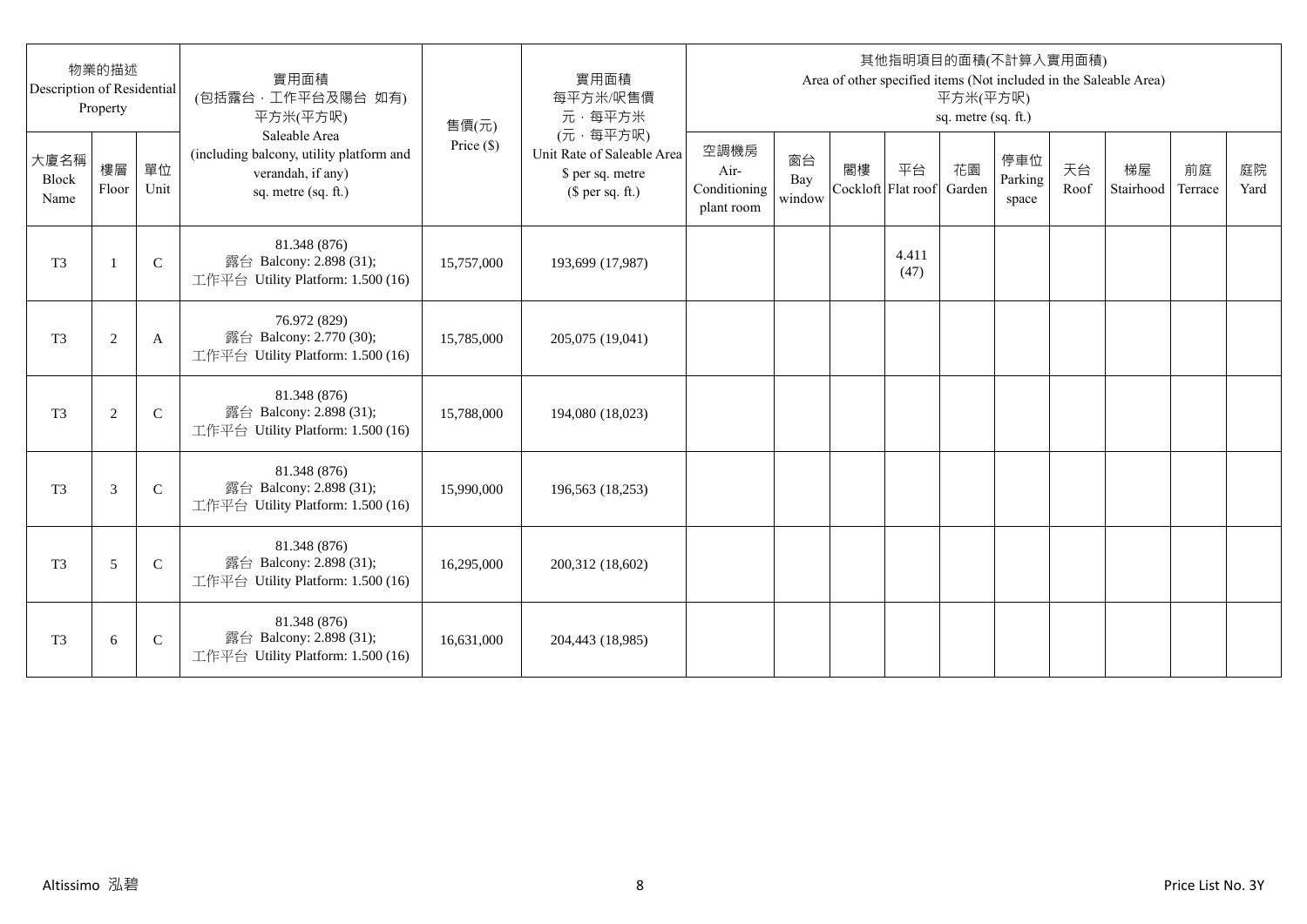| Description of Residential | 物業的描述<br>Property |              | 實用面積<br>(包括露台,工作平台及陽台 如有)<br>平方米(平方呎)                                                                 | 售價(元)        | 實用面積<br>每平方米/呎售價<br>元·每平方米                                                     |                                            |                     |                          |    | 平方米(平方呎)<br>sq. metre (sq. ft.) | 其他指明項目的面積(不計算入實用面積)     |            | Area of other specified items (Not included in the Saleable Area) |               |            |
|----------------------------|-------------------|--------------|-------------------------------------------------------------------------------------------------------|--------------|--------------------------------------------------------------------------------|--------------------------------------------|---------------------|--------------------------|----|---------------------------------|-------------------------|------------|-------------------------------------------------------------------|---------------|------------|
| 大廈名稱<br>Block<br>Name      | 樓層<br>Floor       | 單位<br>Unit   | Saleable Area<br>(including balcony, utility platform and<br>verandah, if any)<br>sq. metre (sq. ft.) | Price $(\$)$ | (元·每平方呎)<br>Unit Rate of Saleable Area<br>\$ per sq. metre<br>$$$ per sq. ft.) | 空調機房<br>Air-<br>Conditioning<br>plant room | 窗台<br>Bay<br>window | 閣樓<br>Cockloft Flat roof | 平台 | 花園<br>Garden                    | 停車位<br>Parking<br>space | 天台<br>Roof | 梯屋<br>Stairhood                                                   | 前庭<br>Terrace | 庭院<br>Yard |
| T <sub>3</sub>             | 7                 | $\mathsf{C}$ | 81.348 (876)<br>露台 Balcony: 2.898 (31);<br>工作平台 Utility Platform: 1.500 (16)                          | 17,554,000   | 215,789 (20,039)                                                               |                                            |                     |                          |    |                                 |                         |            |                                                                   |               |            |
| T <sub>5</sub>             | -1                | A            | 79.371 (854)<br>露台 Balcony: 2.851 (31);<br>工作平台 Utility Platform: 1.500 (16)                          | 14,591,000   | 183,833 (17,085)                                                               |                                            |                     |                          |    |                                 |                         |            |                                                                   |               |            |
| H17-H18                    | $\mathbf{1}$      | $H17-B$      | 25.446 (274)<br>露台 Balcony: 2.000 (22);<br>工作平台 Utility Platform: 0.000 (0)                           | 6,565,000    | 257,997 (23,960)                                                               |                                            |                     |                          |    |                                 |                         |            |                                                                   |               |            |
| H17-H18                    | 2                 | $H17-A$      | 45.396 (489)<br>露台 Balcony: 2.000 (22);<br>工作平台 Utility Platform: 0.000 (0)                           | 9,785,000    | 215,548 (20,010)                                                               |                                            |                     |                          |    |                                 |                         |            |                                                                   |               |            |
| H17-H18                    | 2                 | $H17-B$      | 25.446 (274)<br>露台 Balcony: 2.000 (22);<br>工作平台 Utility Platform: 0.000 (0)                           | 6,635,000    | 260,748 (24,215)                                                               |                                            |                     |                          |    |                                 |                         |            |                                                                   |               |            |
| H17-H18                    | 3                 | $H17-A$      | 45.396 (489)<br>露台 Balcony: 2.000 (22);<br>工作平台 Utility Platform: 0.000 (0)                           | 9,805,000    | 215,988 (20,051)                                                               |                                            |                     |                          |    |                                 |                         |            |                                                                   |               |            |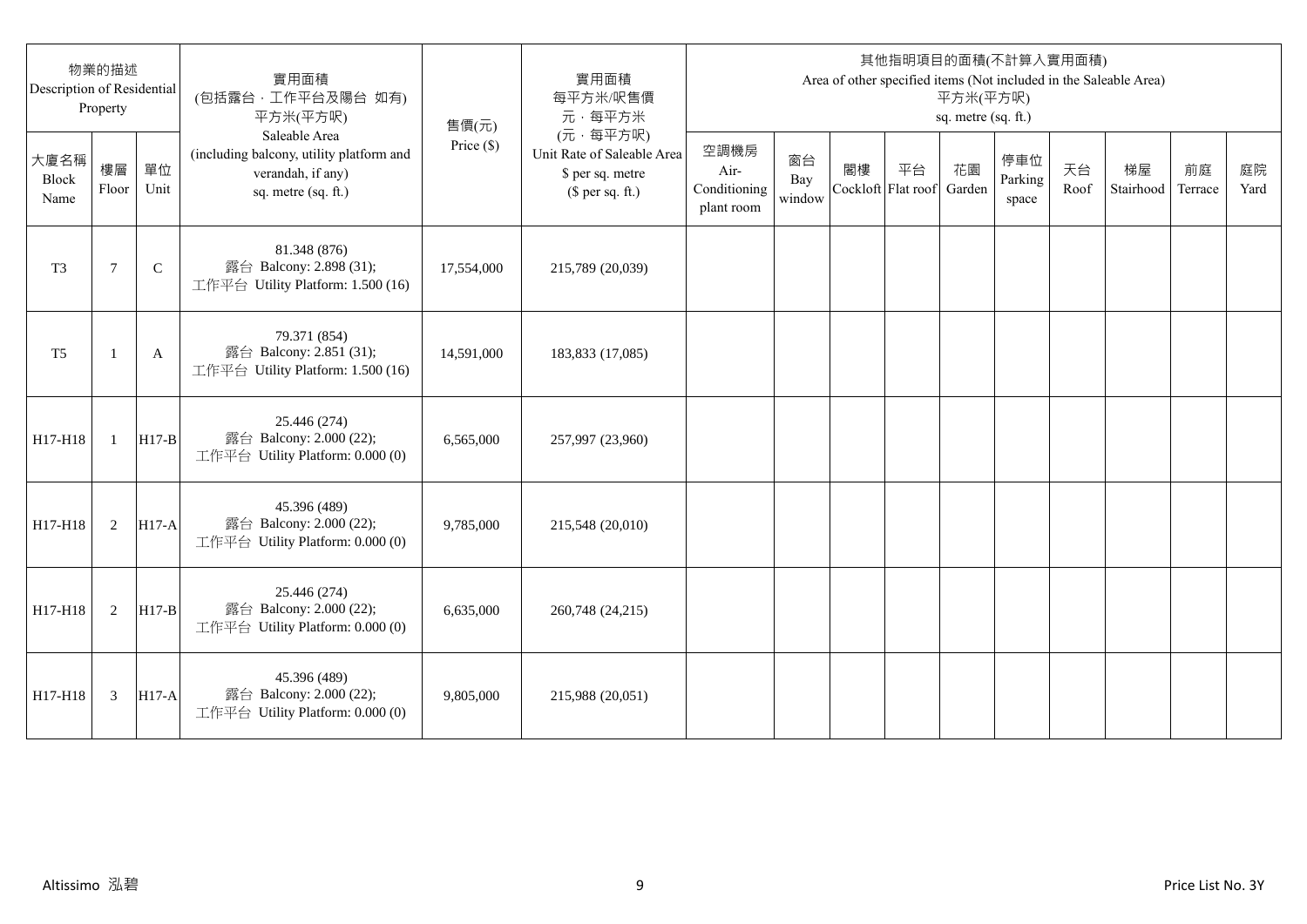| Description of Residential | 物業的描述<br>Property |            | 實用面積<br>(包括露台,工作平台及陽台 如有)<br>平方米(平方呎)                                                                 | 售價(元)        | 實用面積<br>每平方米/呎售價<br>元·每平方米                                                     |                                            |                     |                          |    | 平方米(平方呎)<br>sq. metre (sq. ft.) | 其他指明項目的面積(不計算入實用面積)     |            | Area of other specified items (Not included in the Saleable Area) |               |            |
|----------------------------|-------------------|------------|-------------------------------------------------------------------------------------------------------|--------------|--------------------------------------------------------------------------------|--------------------------------------------|---------------------|--------------------------|----|---------------------------------|-------------------------|------------|-------------------------------------------------------------------|---------------|------------|
| 大廈名稱<br>Block<br>Name      | 樓層<br>Floor       | 單位<br>Unit | Saleable Area<br>(including balcony, utility platform and<br>verandah, if any)<br>sq. metre (sq. ft.) | Price $(\$)$ | (元·每平方呎)<br>Unit Rate of Saleable Area<br>\$ per sq. metre<br>$$$ per sq. ft.) | 空調機房<br>Air-<br>Conditioning<br>plant room | 窗台<br>Bay<br>window | 閣樓<br>Cockloft Flat roof | 平台 | 花園<br>Garden                    | 停車位<br>Parking<br>space | 天台<br>Roof | 梯屋<br>Stairhood                                                   | 前庭<br>Terrace | 庭院<br>Yard |
| H17-H18                    | 3                 | $H17-B$    | 25.446 (274)<br>露台 Balcony: 2.000 (22);<br>工作平台 Utility Platform: 0.000 (0)                           | 6,704,000    | 263,460 (24,467)                                                               |                                            |                     |                          |    |                                 |                         |            |                                                                   |               |            |
| H17-H18                    | $\mathbf{1}$      | $H18-B$    | 25.159 (271)<br>露台 Balcony: 2.000 (22);<br>工作平台 Utility Platform: 0.000 (0)                           | 6,497,000    | 258,238 (23,974)                                                               |                                            |                     |                          |    |                                 |                         |            |                                                                   |               |            |
| H17-H18                    | 2                 | $H18-A$    | 43.710 (470)<br>露台 Balcony: 2.000 (22);<br>工作平台 Utility Platform: 0.000 (0)                           | 9,406,000    | 215,191 (20,013)                                                               |                                            |                     |                          |    |                                 |                         |            |                                                                   |               |            |
| H17-H18                    | 2                 | $H18-B$    | 25.159 (271)<br>露台 Balcony: 2.000 (22);<br>工作平台 Utility Platform: 0.000 (0)                           | 6,565,000    | 260,940 (24,225)                                                               |                                            |                     |                          |    |                                 |                         |            |                                                                   |               |            |
| H17-H18                    | 3                 | $H18-A$    | 43.710 (470)<br>露台 Balcony: 2.000 (22);<br>工作平台 Utility Platform: 0.000 (0)                           | 9,423,000    | 215,580 (20,049)                                                               |                                            |                     |                          |    |                                 |                         |            |                                                                   |               |            |
| H17-H18                    | 3                 | $H18-B$    | 25.159 (271)<br>露台 Balcony: 2.000 (22);<br>工作平台 Utility Platform: 0.000 (0)                           | 6,636,000    | 263,762 (24,487)                                                               |                                            |                     |                          |    |                                 |                         |            |                                                                   |               |            |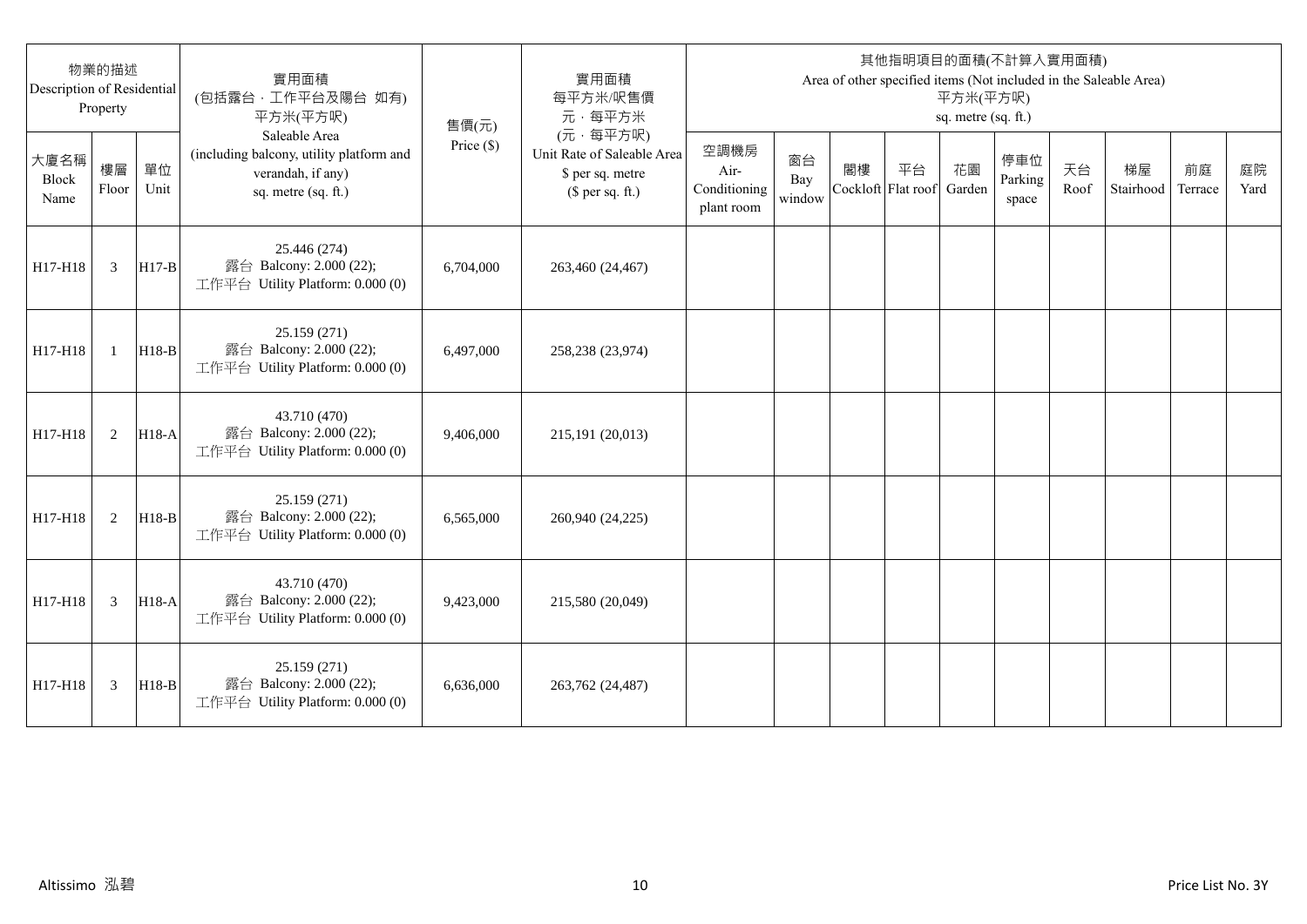| 物業的描述<br>Description of Residential<br>Property |              |            | 實用面積<br>(包括露台,工作平台及陽台 如有)<br>平方米(平方呎)                                                                 | 售價(元)      | 實用面積<br>每平方米/呎售價<br>元·每平方米                                                     | 其他指明項目的面積(不計算入實用面積)<br>Area of other specified items (Not included in the Saleable Area)<br>平方米(平方呎)<br>sq. metre (sq. ft.) |                     |                          |    |              |                         |            |                 |               |            |
|-------------------------------------------------|--------------|------------|-------------------------------------------------------------------------------------------------------|------------|--------------------------------------------------------------------------------|-----------------------------------------------------------------------------------------------------------------------------|---------------------|--------------------------|----|--------------|-------------------------|------------|-----------------|---------------|------------|
| 大廈名稱<br><b>Block</b><br>Name                    | 樓層<br>Floor  | 單位<br>Unit | Saleable Area<br>(including balcony, utility platform and<br>verandah, if any)<br>sq. metre (sq. ft.) | Price (\$) | (元·每平方呎)<br>Unit Rate of Saleable Area<br>\$ per sq. metre<br>$$$ per sq. ft.) | 空調機房<br>Air-<br>Conditioning<br>plant room                                                                                  | 窗台<br>Bay<br>window | 閣樓<br>Cockloft Flat roof | 平台 | 花園<br>Garden | 停車位<br>Parking<br>space | 天台<br>Roof | 梯屋<br>Stairhood | 前庭<br>Terrace | 庭院<br>Yard |
| H19-H20                                         | $\mathbf{1}$ | $H19-B$    | 25.202 (271)<br>露台 Balcony: 2.000 (22);<br>工作平台 Utility Platform: 0.000 (0)                           | 6,497,000  | 257,797 (23,974)                                                               |                                                                                                                             |                     |                          |    |              |                         |            |                 |               |            |
| H19-H20                                         | 2            | $H19-A$    | 45.052 (485)<br>露台 Balcony: 2.000 (22);<br>工作平台 Utility Platform: 0.000 (0)                           | 9,705,000  | 215,418 (20,010)                                                               |                                                                                                                             |                     |                          |    |              |                         |            |                 |               |            |
| H19-H20                                         | 2            | $H19-B$    | 25.202 (271)<br>露台 Balcony: 2.000 (22);<br>工作平台 Utility Platform: 0.000 (0)                           | 6,565,000  | 260,495 (24,225)                                                               |                                                                                                                             |                     |                          |    |              |                         |            |                 |               |            |
| H19-H20                                         | 3            | $H19-A$    | 45.052 (485)<br>露台 Balcony: 2.000 (22);<br>工作平台 Utility Platform: 0.000 (0)                           | 9,724,000  | 215,839 (20,049)                                                               |                                                                                                                             |                     |                          |    |              |                         |            |                 |               |            |
| H19-H20                                         | 3            | $H19-B$    | 25.202 (271)<br>露台 Balcony: 2.000 (22);<br>工作平台 Utility Platform: 0.000 (0)                           | 6,636,000  | 263,312 (24,487)                                                               |                                                                                                                             |                     |                          |    |              |                         |            |                 |               |            |
| H19-H20                                         | 1            | $H20-B$    | 25.458 (274)<br>露台 Balcony: 2.000 (22);<br>工作平台 Utility Platform: 0.000 (0)                           | 6,565,000  | 257,876 (23,960)                                                               |                                                                                                                             |                     |                          |    |              |                         |            |                 |               |            |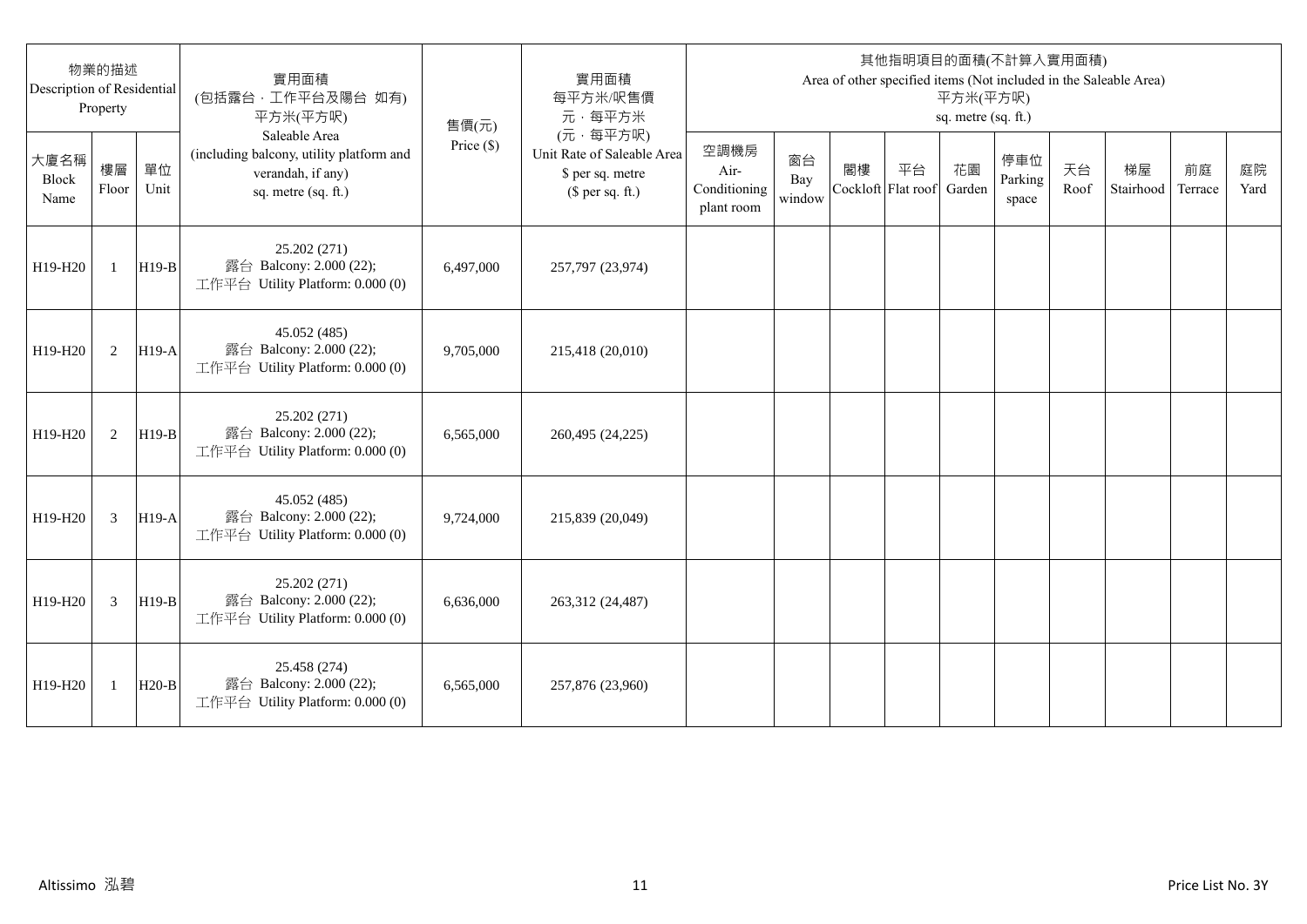| 物業的描述<br>Description of Residential<br>Property |                |            | 實用面積<br>(包括露台,工作平台及陽台 如有)<br>平方米(平方呎)                                                                 | 售價(元)        | 實用面積<br>每平方米/呎售價<br>元·每平方米                                                     | 其他指明項目的面積(不計算入實用面積)<br>Area of other specified items (Not included in the Saleable Area)<br>平方米(平方呎)<br>sq. metre (sq. ft.) |                     |                          |    |              |                         |            |                 |               |            |
|-------------------------------------------------|----------------|------------|-------------------------------------------------------------------------------------------------------|--------------|--------------------------------------------------------------------------------|-----------------------------------------------------------------------------------------------------------------------------|---------------------|--------------------------|----|--------------|-------------------------|------------|-----------------|---------------|------------|
| 大廈名稱<br>Block<br>Name                           | 樓層<br>Floor    | 單位<br>Unit | Saleable Area<br>(including balcony, utility platform and<br>verandah, if any)<br>sq. metre (sq. ft.) | Price $(\$)$ | (元·每平方呎)<br>Unit Rate of Saleable Area<br>\$ per sq. metre<br>$$$ per sq. ft.) | 空調機房<br>Air-<br>Conditioning<br>plant room                                                                                  | 窗台<br>Bay<br>window | 閣樓<br>Cockloft Flat roof | 平台 | 花園<br>Garden | 停車位<br>Parking<br>space | 天台<br>Roof | 梯屋<br>Stairhood | 前庭<br>Terrace | 庭院<br>Yard |
| H19-H20                                         | 2              | $H20-A$    | 44.290 (477)<br>露台 Balcony: 2.000 (22);<br>工作平台 Utility Platform: 0.000 (0)                           | 9,545,000    | 215,511 (20,010)                                                               |                                                                                                                             |                     |                          |    |              |                         |            |                 |               |            |
| H19-H20                                         | 2              | $H20-B$    | 25.458 (274)<br>露台 Balcony: 2.000 (22);<br>工作平台 Utility Platform: 0.000 (0)                           | 6,635,000    | 260,625 (24,215)                                                               |                                                                                                                             |                     |                          |    |              |                         |            |                 |               |            |
| H19-H20                                         | 3              | $H20-A$    | 44.290 (477)<br>露台 Balcony: 2.000 (22);<br>工作平台 Utility Platform: 0.000 (0)                           | 9,564,000    | 215,940 (20,050)                                                               |                                                                                                                             |                     |                          |    |              |                         |            |                 |               |            |
| H19-H20                                         | $\overline{3}$ | $H20-B$    | 25.458 (274)<br>露台 Balcony: 2.000 (22);<br>工作平台 Utility Platform: 0.000 (0)                           | 6,704,000    | 263,336 (24,467)                                                               |                                                                                                                             |                     |                          |    |              |                         |            |                 |               |            |
| H21                                             | $\mathbf{1}$   | $H21-B$    | 26.683 (287)<br>露台 Balcony: 2.000 (22);<br>工作平台 Utility Platform: 0.000 (0)                           | 6,761,000    | 253,382 (23,557)                                                               |                                                                                                                             |                     |                          |    |              |                         |            |                 |               |            |
| H21                                             | 2              | $H21-A$    | 53.753 (579)<br>露台 Balcony: 2.000 (22);<br>工作平台 Utility Platform: 0.000 (0)                           | 11,816,000   | 219,820 (20,408)                                                               |                                                                                                                             |                     |                          |    |              |                         |            |                 |               |            |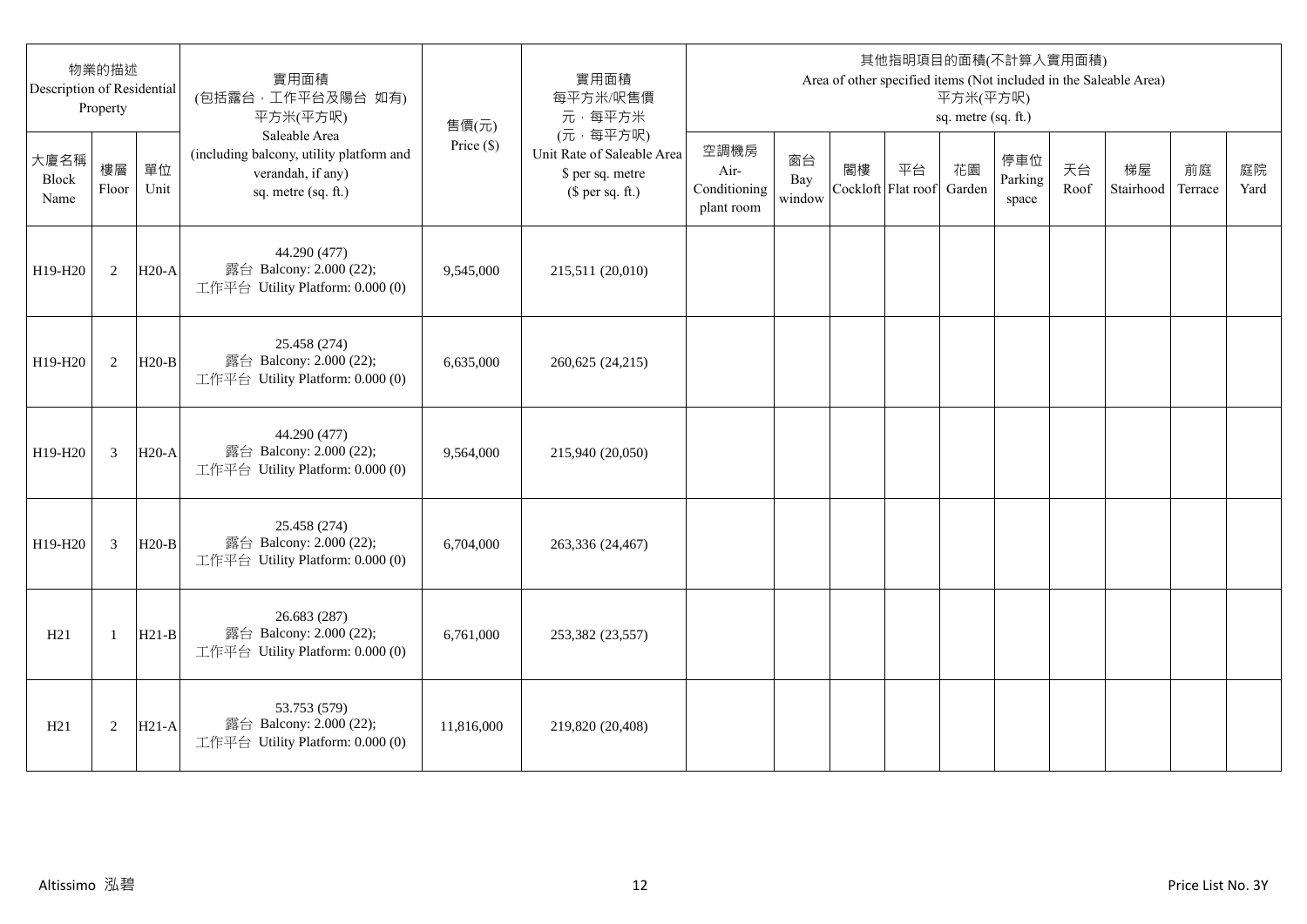| 物業的描述<br>Description of Residential<br>Property |             |            | 實用面積<br>(包括露台·工作平台及陽台 如有)<br>平方米(平方呎)                                                                 | 售價(元)        | 實用面積<br>每平方米/呎售價<br>元·每平方米                                                     | 其他指明項目的面積(不計算入實用面積)<br>Area of other specified items (Not included in the Saleable Area)<br>平方米(平方呎)<br>sq. metre (sq. ft.) |                     |    |                                 |    |                         |            |                 |               |            |
|-------------------------------------------------|-------------|------------|-------------------------------------------------------------------------------------------------------|--------------|--------------------------------------------------------------------------------|-----------------------------------------------------------------------------------------------------------------------------|---------------------|----|---------------------------------|----|-------------------------|------------|-----------------|---------------|------------|
| 大廈名稱<br>Block<br>Name                           | 樓層<br>Floor | 單位<br>Unit | Saleable Area<br>(including balcony, utility platform and<br>verandah, if any)<br>sq. metre (sq. ft.) | Price $(\$)$ | (元·每平方呎)<br>Unit Rate of Saleable Area<br>\$ per sq. metre<br>$$$ per sq. ft.) | 空調機房<br>Air-<br>Conditioning<br>plant room                                                                                  | 窗台<br>Bay<br>window | 閣樓 | 平台<br>Cockloft Flat roof Garden | 花園 | 停車位<br>Parking<br>space | 天台<br>Roof | 梯屋<br>Stairhood | 前庭<br>Terrace | 庭院<br>Yard |
| H21                                             | 2           | $H21-B$    | 26.683 (287)<br>露台 Balcony: 2.000 (22);<br>工作平台 Utility Platform: $0.000(0)$                          | 6,775,000    | 253,907 (23,606)                                                               |                                                                                                                             |                     |    |                                 |    |                         |            |                 |               |            |
| H21                                             | 3           | $H21-A$    | 53.753 (579)<br>露台 Balcony: 2.000 (22);<br>工作平台 Utility Platform: 0.000 (0)                           | 11,840,000   | 220,267 (20,449)                                                               |                                                                                                                             |                     |    |                                 |    |                         |            |                 |               |            |
| H21                                             | 3           | $H21-B$    | 26.683 (287)<br>露台 Balcony: 2.000 (22);<br>工作平台 Utility Platform: $0.000(0)$                          | 6,811,000    | 255,256 (23,732)                                                               |                                                                                                                             |                     |    |                                 |    |                         |            |                 |               |            |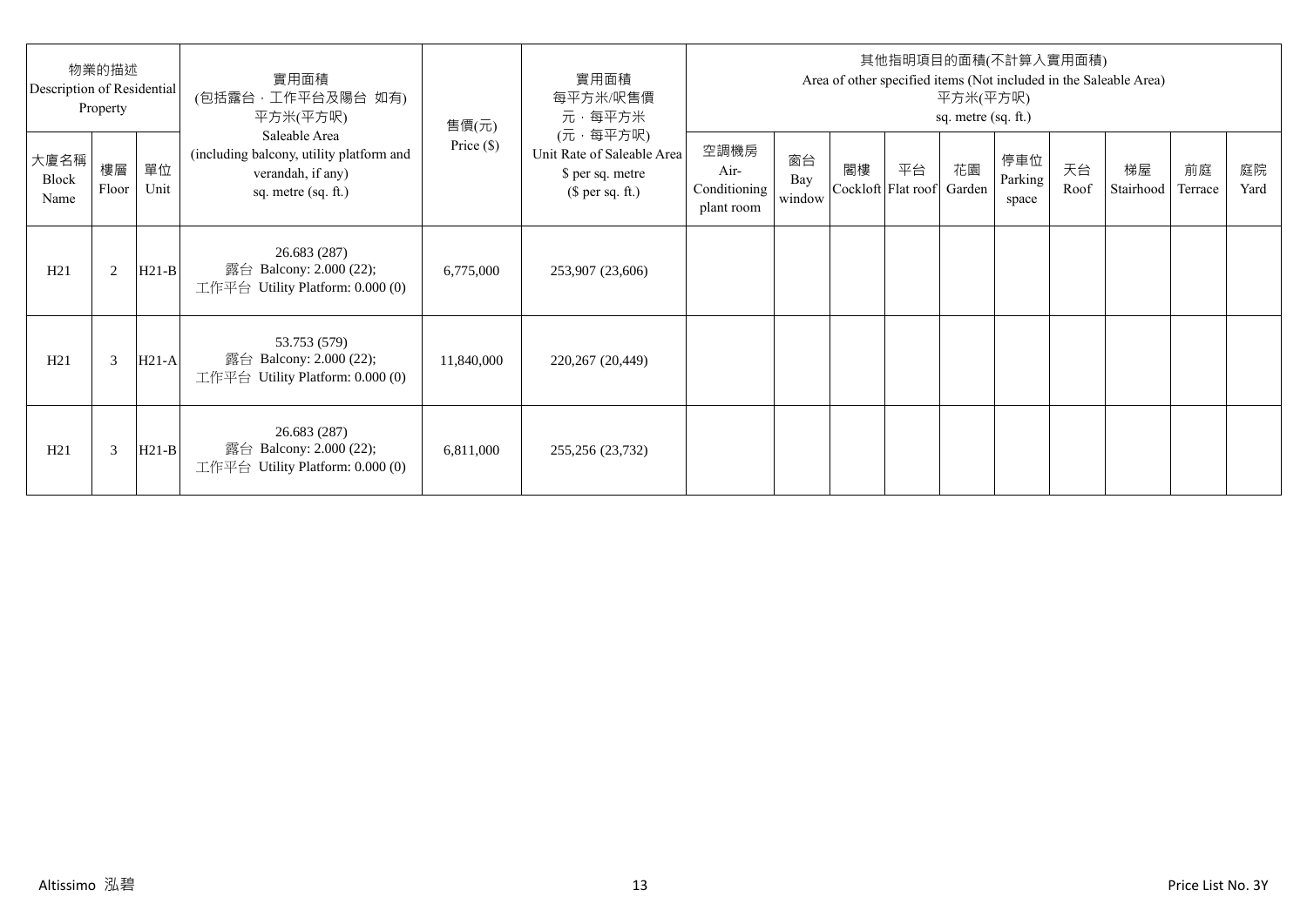# **第三部份:其他資料 Part 3: Other Information**

#### (1) 準買家應參閱發展項目的售樓說明書,以了解該項目的資料。 Prospective purchasers are advised to refer to the sales brochure for the development for information on the development.

#### $(2)$  根據《一手住宅物業銷售條例》第 52(1)條及第 53(2)及(3)條,

According to sections 52(1) and 53(2) and (3) of the Residential Properties (First-hand Sales) Ordinance, –

#### 第 52(1) 條 / Section 52(1)

在某人就指明住宅物業與擁有人訂立臨時買賣合約時,該人須向擁有人支付售價的 5%的臨時訂金。

A preliminary deposit of 5% of the purchase price is payable by a person to the owner on entering into a preliminary agreement for sale and purchase in respect of the specified residential property with the owner.

#### 第 53(2) 條 / Section 53(2)

如某人於某日期訂立臨時買賣合約,並於該日期後的 5 個工作日內,就有關住宅物業簽立買賣合約,則擁有人必須在該日期後的 8 個工作日內,簽立該買賣合約。 If a person executes an agreement for sale and purchase in respect of the residential property within 5 working days after the date on which the person enters into the preliminary agreement for sale and purchase, the owner must execute the agreement for sale and purchase within 8 working days after that date.

# 第 53(3) 條 / Section 53(3)

如某人於某日期訂立臨時買賣合約時,但沒有於該日期後的 5 個工作日內,就有關住宅物業簽立買賣合約,則 – (i)該臨時合約即告終止;(ji)有關的臨時訂金即予沒收;及 (iii)擁有人

# 不得就該人沒有簽立買賣合約而針對該人提出進一步申索。

If a person does not execute an agreement for sale and purchase in respect of the residential property within 5 working days after the date on which the person enters into the preliminary agreement for sale and purchase-

(i) the preliminary agreement is terminated; (ii) the preliminary deposit is forfeited; and (iii) the owner does not have any further claim against the person for the failure.

# (3) 實用面積及屬該住宅物業其他指明項目的面積是按《一手住宅物業銷售條例》第 8 條及附表二第 2 部的計算得出的。

The saleable area and area of other specified items of the residential property are calculated in accordance with section 8 and Part 2 of Schedule 2 to the Residential Properties(First-hand Sales) Ordinance.

#### (4)(i) 註:在第(4)段 中: 「售價」指本價單第二部份中所列之住宅物業的售價,而「成交金額」指將於臨時合約中訂明的住宅物業的實際售價。因應不同支付條款及/或折扣按售價 計算得出之價目,皆以進位到最接近的千位數作為成交金額。

- (b) 「工作日」按《一手住宅物業銷售條例》第 2(1)條所定義。
- (c) 「臨時合約」指臨時買賣合約。
- Note: In (d) 「正式合約」指正式買賣合約。

paragraph (4): (a) "price" means the price of the residential property set out in Part 2 of this price list, and "transaction price" means the actual price of the residential property to be set out in PASP. The price obtained after applying the relevant terms of payment and/or applicable discount(s) on the price will be rounded up to the nearest thousand to determine the transaction price.

- (b) "working day" shall be as defined in section 2(1) of the Residential Properties (First-hand Sales) Ordinance.
- $(c)$ "PASP" means the Preliminary Agreement for Sale and Purchase.
- $(d)$ "ASP" means the Agreement for Sale and Purchase.

於簽署臨時合約時,買方須繳付相等於成交金額的 5%作為臨時訂金,請帶備港幣\$100,000 銀行本票以支付部份臨時訂金,抬頭請寫「的近律師行」或"Deacons"。請另備支票以 繳付臨時訂金之餘額。

The purchasers shall pay the preliminary deposit equivalent to 5% of the transaction price upon signing of the PASP. Please bring along a cashiers' order of HK\$100,000 made payable to "Deacons" for payment of part of the preliminary deposit. Please also bring along a cheque for payment of the balance of the preliminary deposit.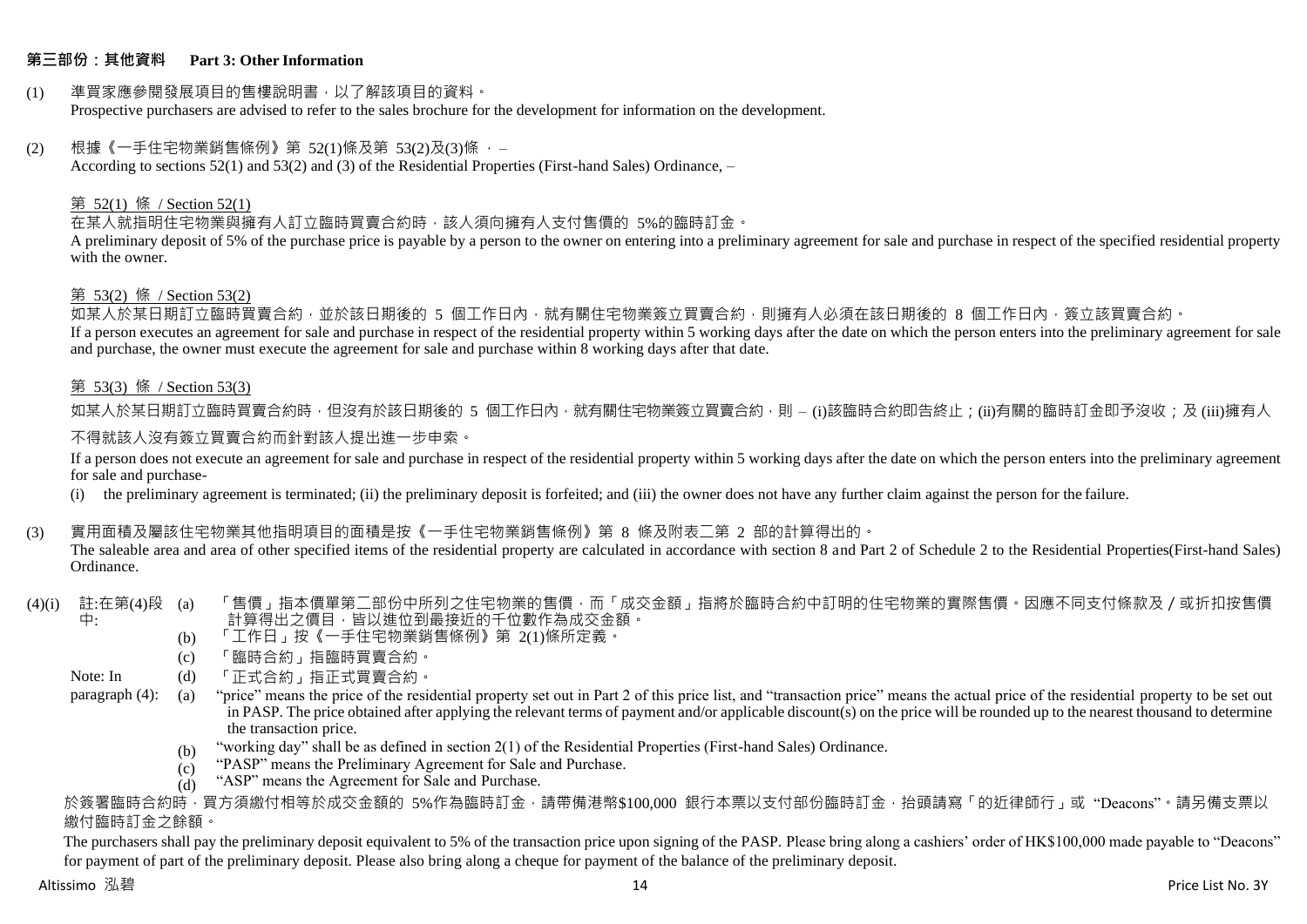# **支付條款 Terms of Payment**

- (A) (並無此編號之支付條款)( No Terms of Payment of such numbering)
- (A1) (並無此編號之支付條款)( No Terms of Payment of such numbering)
- (A2) (並無此編號之支付條款)( No Terms of Payment of such numbering)
- (A3) (並無此編號之支付條款)( No Terms of Payment of such numbering)
- (A4) (並無此編號之支付條款)( No Terms of Payment of such numbering)
- (A5) 120 天現金付款計劃 120-day Cash Payment Plan (照售價減 5%) (5% discount from the price)
	- (1) 買方須於簽署臨時合約時繳付相等於成交金額 5% 作為臨時訂金。買方須於簽署臨時合約後 5 個工作日內簽署正式合約。 The purchaser shall pay the preliminary deposit equivalent to 5% of the transaction price upon signing of the PASP. The ASP shall be signed by the purchaser within 5 working days after signing of the PASP.
	- (2) 買方簽署臨時合約後 30 天內再付成交金額 5% 作為加付訂金。 A further 5% of the transaction price being further deposit shall be paid by the purchaser within 30 days after signing of the PASP.
	- (3) 成交金額 90% 即成交金額餘款於買方簽署臨時合約後 120 天內由買方付清。 90% of the transaction price being balance of the transaction price shall be paid by the purchaser within 120 days after signing of the PASP.
- (A6) 180 天輕鬆現金付款計劃 180-day Relax Cash Payment Plan (照售價減 3%) (3% discount from the price)
	- (1) 買方須於簽署臨時合約時繳付相等於成交金額 5% 作為臨時訂金。買方須於簽署臨時合約後 5 個工作日內簽署正式合約。 The purchaser shall pay the preliminary deposit equivalent to 5% of the transaction price upon signing of the PASP. The ASP shall be signed by the purchaser within 5 working days after signing of the PASP.
	- (2) 買方簽署臨時合約後 30 天內再付成交金額 5% 作為加付訂金。 A further 5% of the transaction price being further deposit shall be paid by the purchaser within 30 days after signing of the PASP.
	- (3) 成交金額 90% 即成交金額餘款於買方簽署臨時合約後 180 天內由買方付清。 90% of the transaction price being balance of the transaction price shall be paid by the purchaser within 180 days after signing of the PASP.
- (A7) 360 天輕鬆現金付款計劃 360-day Relax Cash Payment Plan (照售價減 2%) (2% discount from the price)
	- (1) 買方須於簽署臨時合約時繳付相等於成交金額 5% 作為臨時訂金。買方須於簽署臨時合約後 5 個工作日內簽署正式合約。 The purchaser shall pay the preliminary deposit equivalent to 5% of the transaction price upon signing of the PASP. The ASP shall be signed by the purchaser within 5 working days after signing of the PASP.
	- (2) 買方簽署臨時合約後 30 天內再付成交金額 5% 作為加付訂金。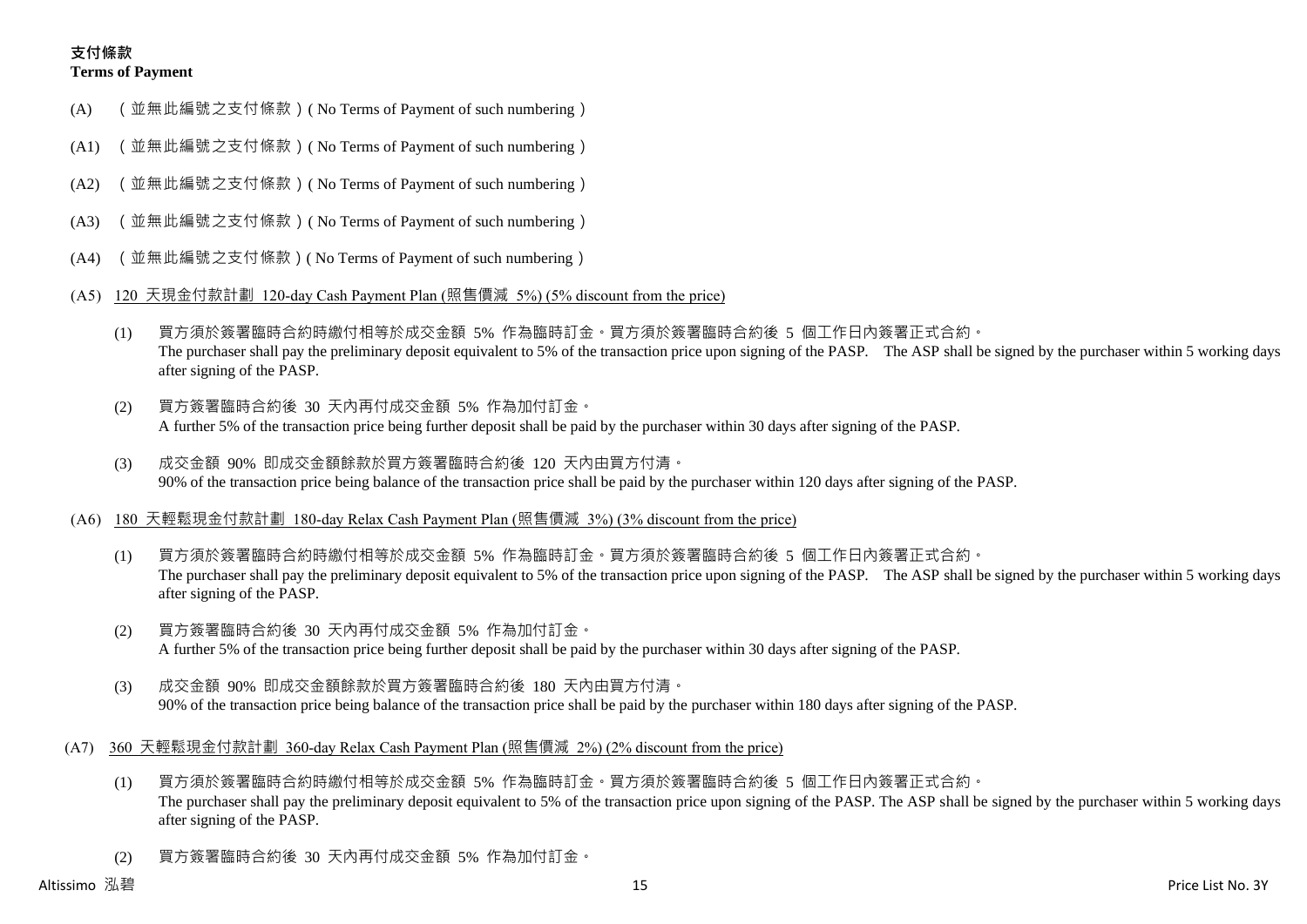A further 5% of the transaction price being further deposit shall be paid by the purchaser within 30 days after signing of the PASP.

- (3) 買方簽署臨時合約後 90 天內再付成交金額 5% 作為部份成交金額。 A further 5% of the transaction price being part payment of the transaction price shall be paid by the purchaser within 90 days after signing of the PASP.
- (4) 成交金額 85% 即成交金額餘款於買方簽署臨時合約後 360 天內由買方付清。 85% of the transaction price being balance of the transaction price shall be paid by the purchaser within 360 days after signing of the PASP.

#### (A8) 120 天換樓易付款計劃 120-day New Home Easy Payment Plan (照售價) (The price)

- (1) 買方須於簽署臨時合約時繳付相等於成交金額 5% 作為臨時訂金。買方須於簽署臨時合約後 5 個工作日內簽署正式合約。 The purchaser shall pay the preliminary deposit equivalent to 5% of the transaction price upon signing of the PASP. The ASP shall be signed by the purchaser within 5 working days after signing of the PASP.
- (2) 買方簽署臨時合約後 30 天內再付成交金額 5% 作為加付訂金。 A further 5% of the transaction price being further deposit shall be paid by the purchaser within 30 days after signing of the PASP.
- (3) 成交金額 90% 即成交金額餘款於買方簽署臨時合約後 120 天內由買方付清。 90% of the transaction price being balance of the transaction price shall be paid by the purchaser within 120 days after signing of the PASP.

# (A9) 180 天換樓易付款計劃 180-day New Home Easy Payment Plan (照售價) (The price)

- (1) 買方須於簽署臨時合約時繳付相等於成交金額 5% 作為臨時訂金。買方須於簽署臨時合約後 5 個工作日內簽署正式合約。 The purchaser shall pay the preliminary deposit equivalent to 5% of the transaction price upon signing of the PASP. The ASP shall be signed by the purchaser within 5 working days after signing of the PASP.
- (2) 買方簽署臨時合約後 30 天內再付成交金額 5% 作為加付訂金。 A further 5% of the transaction price being further deposit shall be paid by the purchaser within 30 days after signing of the PASP.
- (3) 成交金額 90% 即成交金額餘款於買方簽署臨時合約後 180 天內由買方付清。 90% of the transaction price being balance of the transaction price shall be paid by the purchaser within 180 days after signing of the PASP.
- (B) (並無此編號之支付條款)( No Terms of Payment of such numbering)
- (C) (並無此編號之支付條款)( No Terms of Payment of such numbering)
- (C1) (並無此編號之支付條款)( No Terms of Payment of such numbering)
- (C2) (並無此編號之支付條款)( No Terms of Payment of such numbering)
- (C3) (並無此編號之支付條款)( No Terms of Payment of such numbering)
- (C4) (並無此編號之支付條款)( No Terms of Payment of such numbering)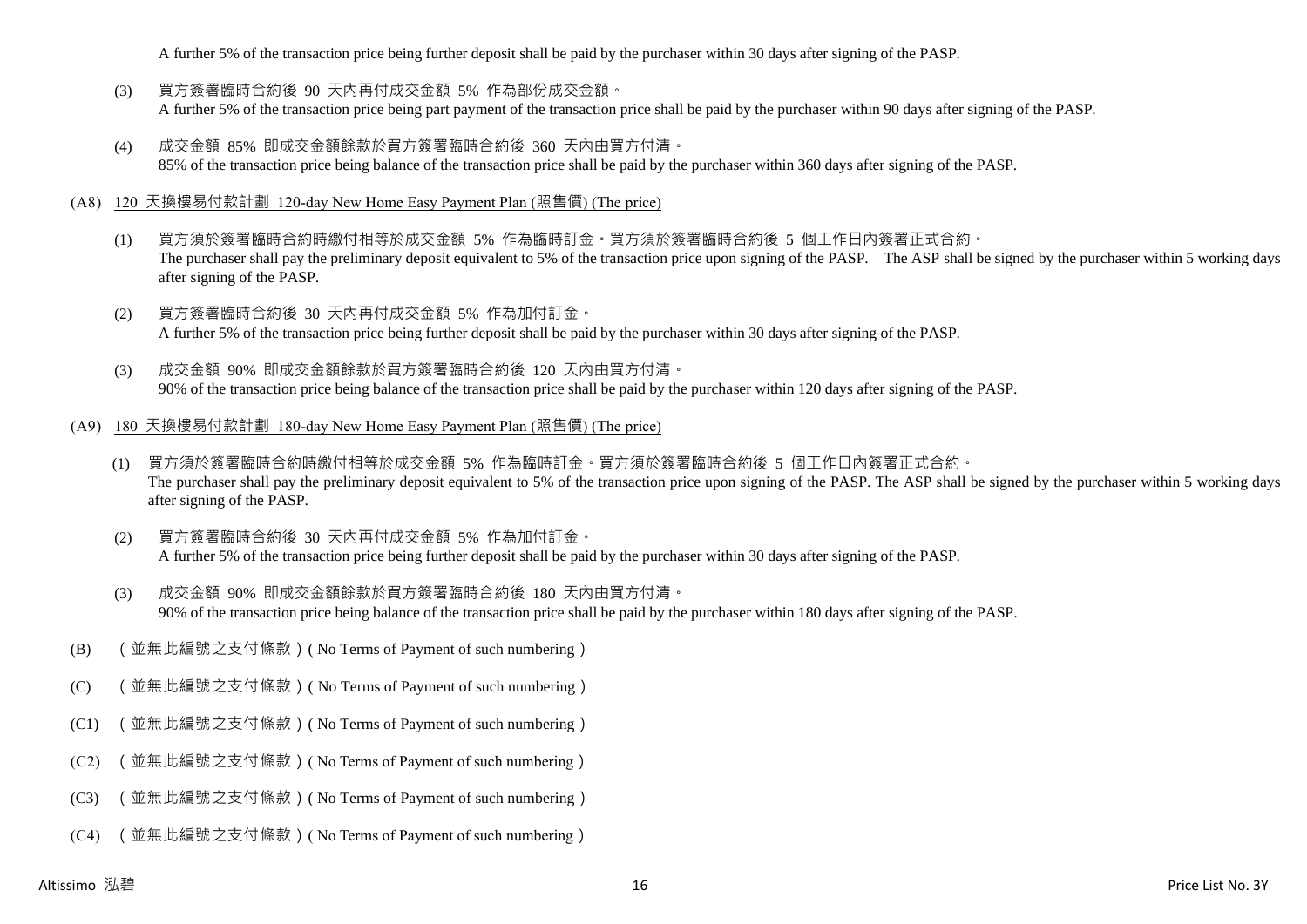- (C5) (並無此編號之支付條款)( No Terms of Payment of such numbering)
- (C6) (並無此編號之支付條款)( No Terms of Payment of such numbering)
- (C7) (並無此編號之支付條款)( No Terms of Payment of such numbering)
- (C8) (並無此編號之支付條款)( No Terms of Payment of such numbering)

# (ii) **售價獲得折扣的基礎**

#### **The basis on which any discount on the price is available**

- (a) 見 4(i) See 4(i).
- (b) 不適用。 Not applicable.
- (c) 「限時置業售價折扣」 "First Home Purchase Price Discount" 於 2022 年 3 月 31 日或之前簽署臨時合約購買本價單中之指明住宅物業之買方可獲額外售價 3% 折扣優惠。 An extra 3% discount from the price would be offered to the purchasers who sign the PASP to purchase a specified residential property listed in this price list on or before 31<sup>st</sup> March 2022.
- (d) 員工置業折扣 Staff Purchasing Discount

如買方(或構成買方之任何人士)屬任何「員工合資格人士」,並且沒有委任地產代理就購入住宅物業代其行事,可獲額外 5%售價折扣優惠,折扣優惠受相關公司內部條款約 束。

If the purchaser (or any person comprising the purchaser) is a "Qualified Staff", provided that the purchaser did not appoint any estate agent to act for him/her in the purchase of the residential property, an extra 5% discount on the Price would be offered, subject to the internal regulation of Respective Related Parties.

「員工合資格人士」指碧桂園控股有限公司及其附屬公司、宏安集團有限公司及其附屬公司、宏安地產有限公司、位元堂藥業控股有限公司、易易壹金融集團有限公司、中 國農產品交易有限公司或中國建築國際集團及其附屬公司之任何董事、員工及其直系親屬(任何個人的配偶、父母、子女、兄弟及姐妹為該個人之「直系親屬」,惟須提供令 賣方滿意的有關證明文件 以茲證明有關關係,且賣方對是否存在近親關係保留最終決定權)。

"Qualified Staff" means any director or employee (and his/her close family member (a spouse, parent, child, brother and sister of a person is a "close family member" of that person provided that the relevant supporting documents to the satisfaction of the Vendor must be provided to prove the relationship concerned and that the Vendor reserves the final right to decide whether or not such relationship exists)) of any of Country Garden Holdings Company Limited and its subsidiaries, Wang On Group Limited and its subsidiaries, Wang On Properties Limited, Wai Yuen Tong Medicine Holdings Limited, Easy One Financial Group Limited, China Agri-Products Exchange Limited and China State Construction International Holdings Ltd. and its subsidiaries.

買方須在遞交購樓意向登記表格時或前提供令賣方滿意的證據証明其為「員工合資格人士」及(如適用)直系親屬關係,賣方就相關買方是否「員工合資格人士」及(如適 用)存在直系親屬關係有最終決定權,而賣方之決定為最終及對買方具有約束力。

The purchaser shall on or before submission of the Registration of Intent form on the spot provide evidence for proof of being a (if applicable) "Qualified Staff" to the satisfaction of the Vendor and in this respect the Vendor shall have absolute discretion and the Vendor's decision shall be final and binding on the purchaser.

- (e) 不適用。 Not applicable.
- (f) 不適用。 Not applicable.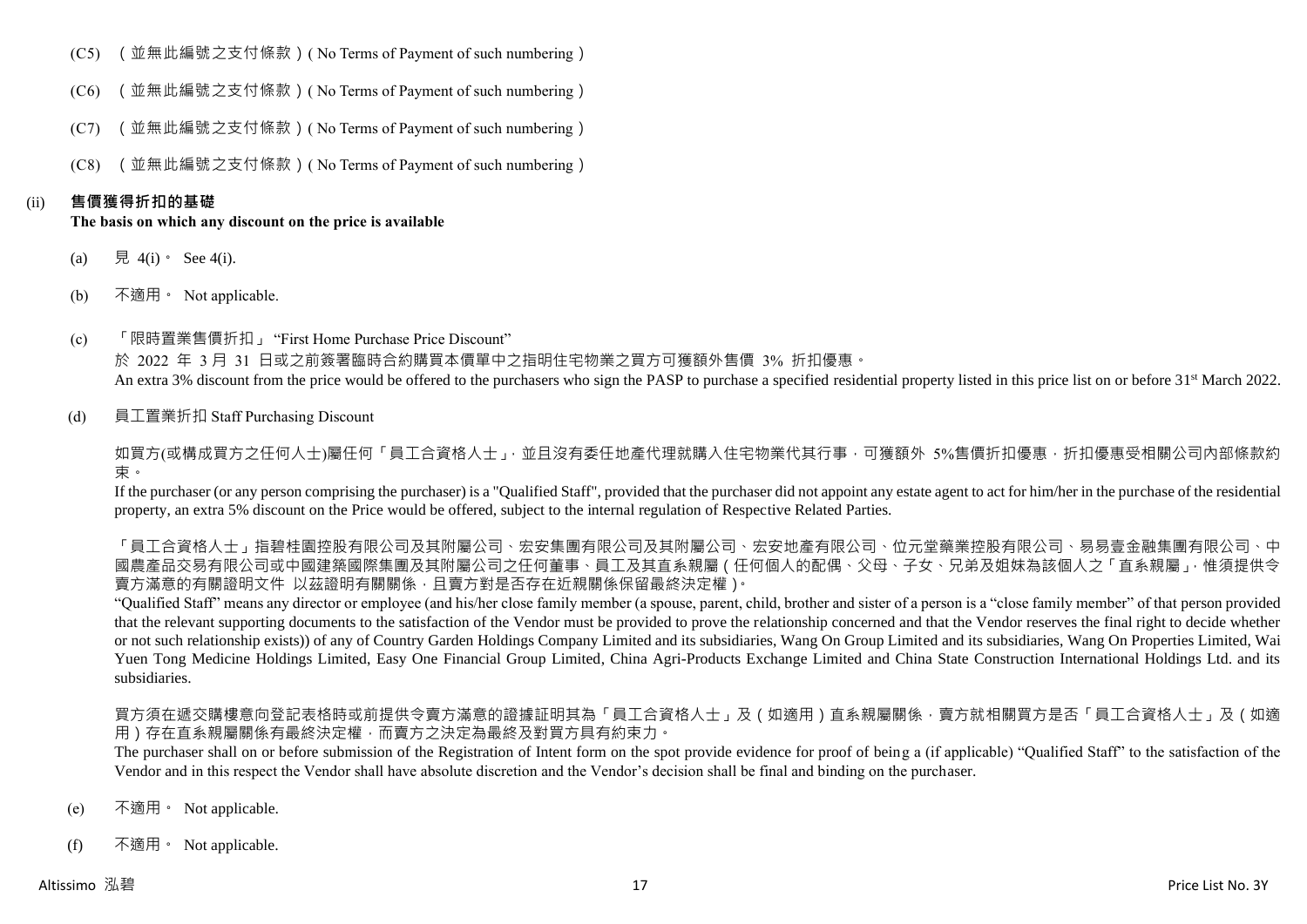(g) "Countrygardenhk" Instagram 帳戶跟隨優惠 "Countrygardenhk" Instagram Account Follows' Discount

凡於簽署臨時買賣合約前跟隨 "countrygardenhk" Instagram 帳戶的買家,可獲 1% 售價折扣優惠。 A 1% discount from the Price would be offered to a Purchaser who has followed the "countrygardenhk" Instagram account before signing the Preliminary Agreement for Sale and Purchase.

- (h) 不適用。 Not applicable.
- (i) 不適用。 Not applicable.
- (j) 「5 年管理費減免」優惠 "5-Years Management Fee Subsidy"Discount

於 2021 年 5 月 7 日起, 首 10 名簽署臨時合約購買發展項目住宅物業 ( 不論列於本價單或任何其他價單內 ) 之買方, 可享有下列售價折扣優惠作為 「5 年管理費減免」優惠: The first ten  $(10)$  purchasers who purchase the specified residential properties in the Development and sign the PASP thereof from  $7<sup>th</sup>$  May 2021 (whether the specified residential property is included in this price list or any other price lists) will enjoy the "5-Years Management Fee Subsidy " Discount as listed below as discount on the Price:

每個購買之三房住宅物業:港幣 \$240,000 For each three-bedroom residential property purchased: HK\$240,000

- (k) 不適用。 Not applicable.
- (l) 不適用。 Not applicable.
- (m) 「入伙傢私補貼」優惠 "New Home Furniture Subsidy" Benefit

於 2021 年 7 月 21 日起,首 5 名簽署臨時合約購買發展項目住宅物業 ( 不論列於本價單或任何其他價單內 ) 之買方,可享有以下其中一項優惠 ( 買方必須於簽署臨時合 約時決定選用以下其中一項優惠,其後不得更改)作為「入伙傢私補貼」優惠:

The first five (5) purchasers who purchase the specified residential properties in the Development and sign the PASP thereof from 21<sup>st</sup> July 2021 (whether the specified residential property is included in this price list or any other price lists) will enjoy one of the benefits set out below (the Purchaser must choose one of the benefits upon signing of the PASP and must not change his/her choice thereafter) as the "New Home Furniture Subsidy" Benefit:

(1) 總值港幣 \$160,000 元之「Francfranc」、「Tree」或「Indigo」傢私禮券。上述傢私禮券之使用(包括使用期限等)受商品提供者所訂之條款及條件限制。有關傢私禮 券會於住宅物業之買賣成交時或之後交付予買方。詳情以相關交易文件條款作準(包括但不限於買方須依照正式合約訂定的日期付清所購住宅物業每一期成交金額價 款及餘款);或

Furniture coupon(s) of "Francfranc", "Tree" or "Indigo" with a total value of HK\$160,000.00. The use of the aforesaid furniture coupon(s) (including validity period, etc) is subject to the terms and conditions prescribed by the relevant supplier. The furniture coupon(s) will be delivered to the Purchaser on or after completion of the sale and purchase of the residential property. Subject to the terms and conditions of the relevant transaction document(s) (including without limitation that the Purchaser shall settle each instalment and the balance of the transaction price according to the respective dates stipulated in the ASP); or

- (2) 港幣\$140,000 元之售價折扣 HK\$140,000 discount on the Price
- (n) 不適用。 Not applicable.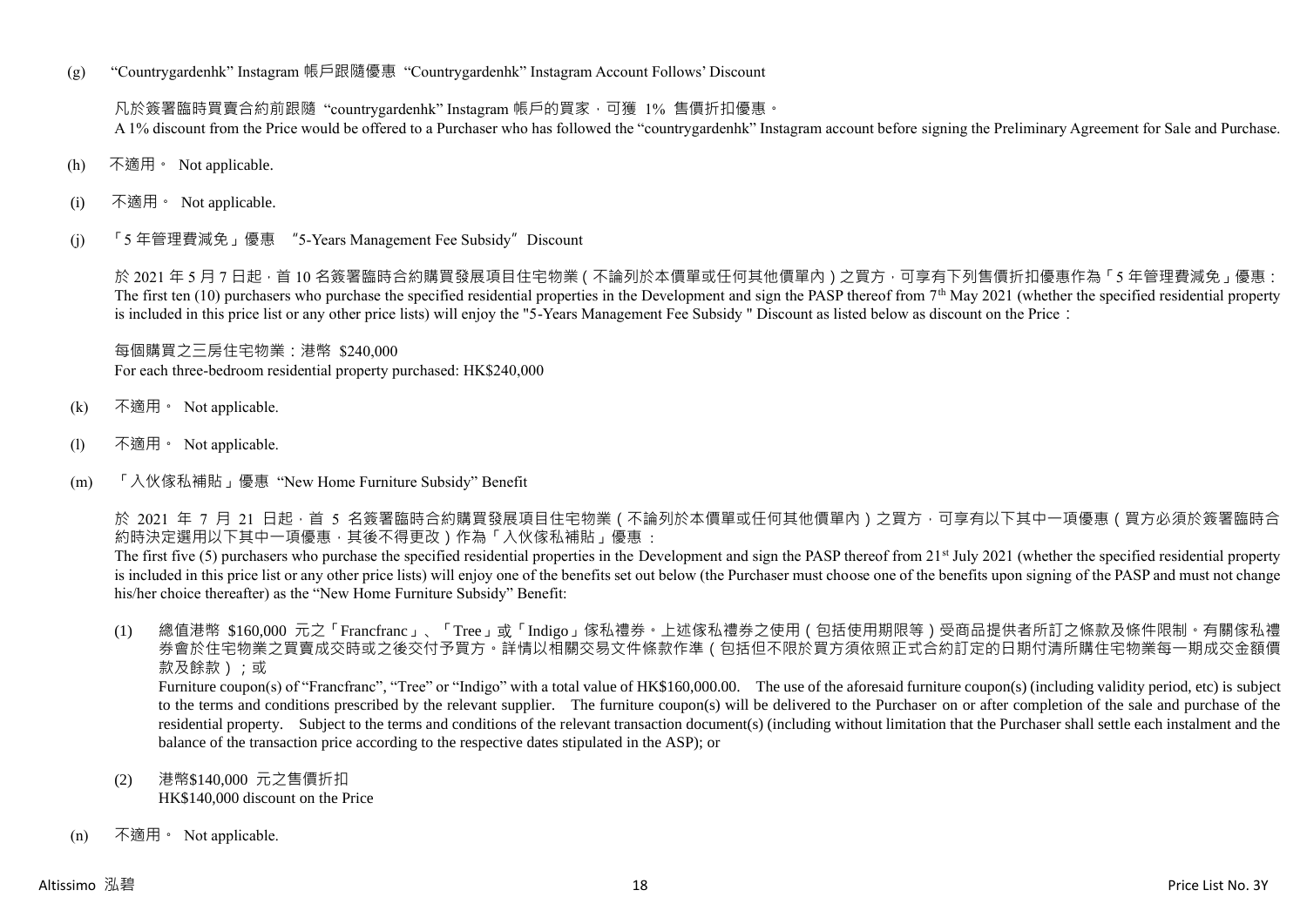(o) 不適用。 Not applicable.

(iii) **可就購買發展項目中的指明住宅物業而連帶獲得的任何贈品、財務優惠或利益**

**Any gift, or any financial advantage or benefit, to be made available in connection with the purchase of a specified residential property in the Development**

- (a) 見 4(i) 及 4(ii)。 See 4(i) and 4(ii)
- (b) 不適用。 Not applicable.
- (c) 不適用。 Not applicable.
- (d) 不適用。 Not applicable.
- (e) 不適用。 Not applicable.
- (f) 不適用。 Not applicable.
- $(g)$  不適用 · Not applicable.
- (h) 101第一按揭貸款 101 First Mortgage Loan

**只適用於選用第 (4)(i)(A5) 及 (A6) 段之付款計劃。Only applicable to payment plan under paragraphs (4)(i)(A5) and (A6) . 只適用於屬自然人的買方。 Only applicable to purchasers who are natural persons.**

買方可向賣方介紹之財務機構或賣方指定的其它公司 (「介紹之第一承按人」) 申請最高達成交金額之 70% 之第一按揭 (「101 第一按揭貸款」)。101 第一按揭貸款及其申 請受以下條款及條件規限:

The purchaser may apply to the financial institution referred by the Vendor or any other company designated by the Vendor (the "Referred First Mortgagee") for first mortgage with a maximum loan amount equivalent to 70% of the transaction price (the "101 First Mortgage Loan"). 101 First Mortgage Loan and its application are subject to the following terms and conditions:

- (1) 買方必須於買賣合約內訂明的付清成交金額餘額之日前最少 75 日書面向介紹之第一承按人申請 101 第一按揭貸款。 The purchaser shall make a written application to the Referred First Mortgagee for 101 First Mortgage Loan not less than 75 days before the date of settlement of the balance of the transaction price as specified in the agreement for sale and purchase.
- (2) 如買方選用並申請 101 第一按揭貸款,成交金額將會增加 3.5%,買方必須於申請時向賣方繳付 (a) 截至申請日期當日按照買賣合約訂明及按新成交金額計算之應付部份 與 (b) 原來成交金額已付部份之差額。為免存疑,更改後之成交金額將以進位到最接近的千位數計算。買方亦須就此簽立一份有關住宅物業之補充合約以更改成交金額及 支付條款,有關之律師費用及雜費概由買方負責。

If the purchaser applies for the 101 First Mortgage Loan, the transaction price shall be increased by 3.5% and the difference between (a) amount payable under the ASP calculated by reference to the new transaction price as at the date of application and (b) amount of original transaction price paid by the purchaser shall be payable by the purchaser to the Vendor upon application. For avoidance of doubt, the new transaction price will be rounded up to the nearest thousand. The purchaser shall also sign a supplemental agreement in respect of the residential property to vary the transaction price and the terms of payment, all relevant legal costs and disbursements of which shall be borne by the purchaser solely.

(3) 如買方最終並無選用「101 第一按揭貸款」,買方可在住宅物業買賣成交後 1 個月内向賣方遞交書面申請成交金額回贈,賣方將會在收到買方之書面申請後 1 個月内給予 買方同等金額之成交金額回贈。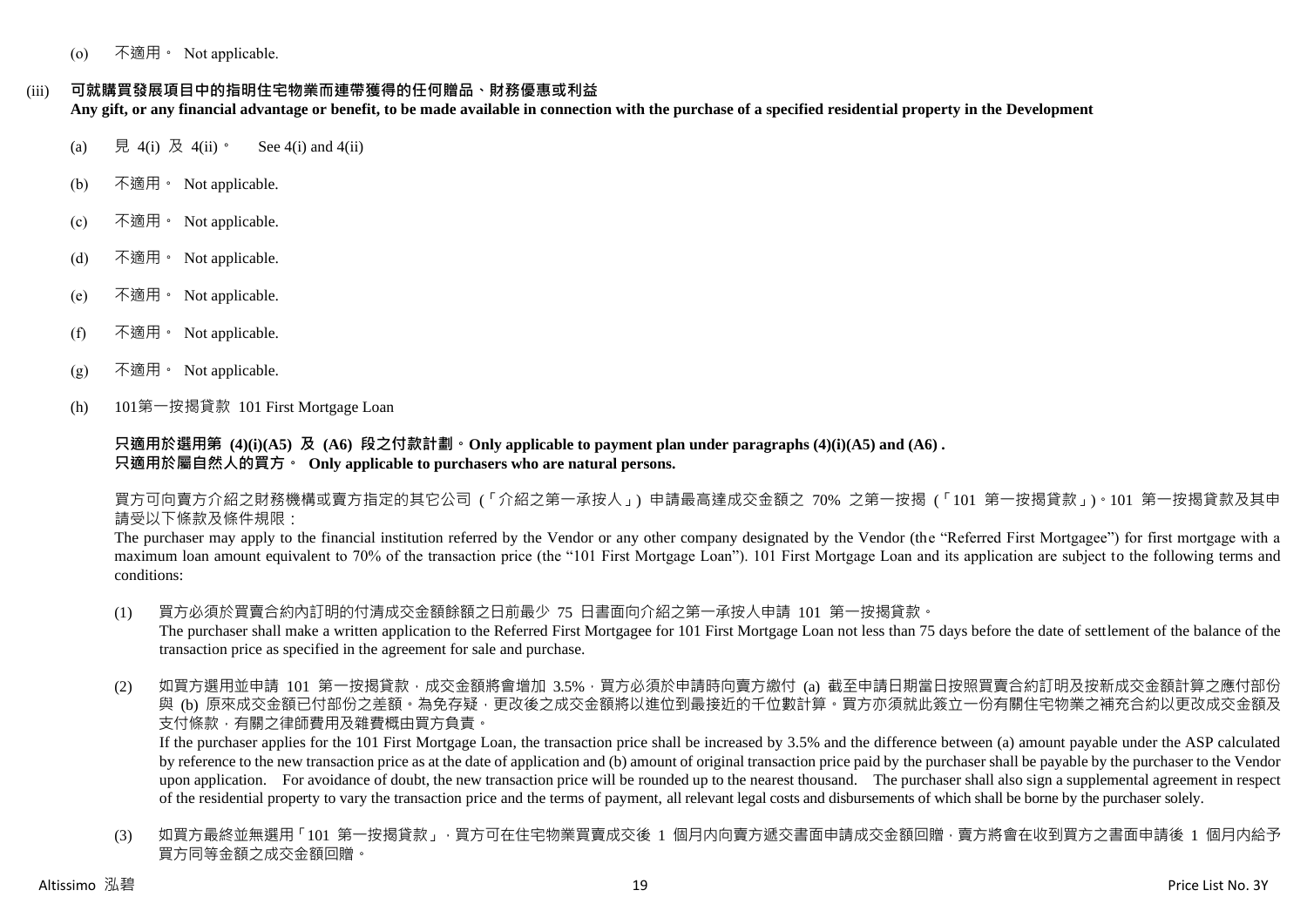If the Purchaser eventually does not utilize the 101 First Mortgage Loan, the purchaser may, within 1 month after completion of sale and purchase of the residential property, submit a written application to the Vendor for a transaction price rebate. The Vendor will provide to the purchaser the transaction price rebate in the amount equivalent to the said part payment within 1 month after receiving the written application from the purchaser..

- (4) 101 第一按揭貸款的最高金額為成交金額的 70% (若買方為香港永久性居民) 或 60% (若買方為非香港永久性居民) · 貸款金額不可超過應繳付之成交金額餘額。介紹之第 一承按人因應買方及其擔保人 (如適用) 的信貸評估,對實際批出予買方的貸款金額作出決定。 The maximum 101 First Mortgage Loan amount shall be 70% of the transaction price (if purchaser is Hong Kong permanent residents) or 60% of the transaction price (if purchaser is not Hong Kong permanent residents), provided that the loan amount shall not exceed the balance of the transaction price payable. The Referred First Mortgagee will decide the loan amount to be granted to the purchaser after considering the result of the credit assessment of the purchaser and his guarantor (if applicable).
- (5) 101 第一按揭貸款年期最長為 25 年。 The maximum tenor of the 101 First Mortgage Loan shall not exceed 25 years.
- (6) 101 第一按揭貸款以住宅物業之第一法定按揭作抵押。 The 101 First Mortgage Loan shall be secured by a first legal mortgage over the residential property.
- (7) 101 第一按揭貸款年期首 24 個月的年利率為介紹之第一承按人不時報價之最優惠利率減 4.5%。 The annual interest rate of the 101 First Mortgage Loan for the first 24 months shall be at 4.5% below the Best Lending Rate as quoted by the Referred First Mortgagee from time to time.
- (8) 101 第一按揭貸款年期第 25 個月及其後之年利率為介紹之第一承按人不時報價之最優惠利率。 The annual interest rate of the 101 First Mortgage Loan from the 25<sup>th</sup> month and thereafter shall be the Best Lending Rate as quoted by the Referred First Mortgagee from time to time.
- (9) 「最優惠利率」由介紹之第一承按人決定,現為年利率 5.5%。 The Best Lending Rate is determined by the Referred First Mortgagee. The current Best Lending Rate is 5.5% per annum.
- (10) 買方於按揭首 24 個月只需就 101 第一按揭貸款向介紹之第一承按人繳付利息,其後則須照常連本帶息供款。 The purchaser shall only pay the interest of the 101 First Mortgage Loan to the Referred First Mortgagee in the first 24 months and shall repay the principal amount and interest as usual for the rest of the term of the 101 First Mortgage Loan.
- (11) 買方須按月分期償還 101 第一按揭貸款。 The purchaser shall repay the 101 First Mortgage Loan by monthly instalments.
- (12) 101 第一按揭貸款申請的審批由介紹之第一承按人全權負責。介紹之第一承按人對是否批出見證明日按揭貸款有最終決定權。 The Referred First Mortgagee shall be solely responsible to determine whether to approve the purchasers' application for the 101 First Mortgage Loan. The Referred First Mortgagee shall have the final right to decide whether or not to grant the 101 First Mortgage Loan.
- (13) 所有 101 第一按揭貸款之法律文件必須由賣方或介紹之第一承按人指定之律師行辦理,買方須負責支付一切有關之律師費用及雜費。買方可選擇自行聘用律師作為其代表 律師,在此情況下,買方亦須負責其代表律師有關處理 101 第一按揭貸款的律師費用及雜費。 All legal documents of the 101 First Mortgage Loan shall be prepared and handled by the solicitors designated by the Vendor or the Referred First Mortgagee and all relevant legal costs and disbursements shall be borne by the purchaser solely. The purchaser may choose to instruct his own solicitors to act for him and in such event, the purchaser shall also bear his own solicitors' legal costs and disbursements relating to the 101 First Mortgage Loan.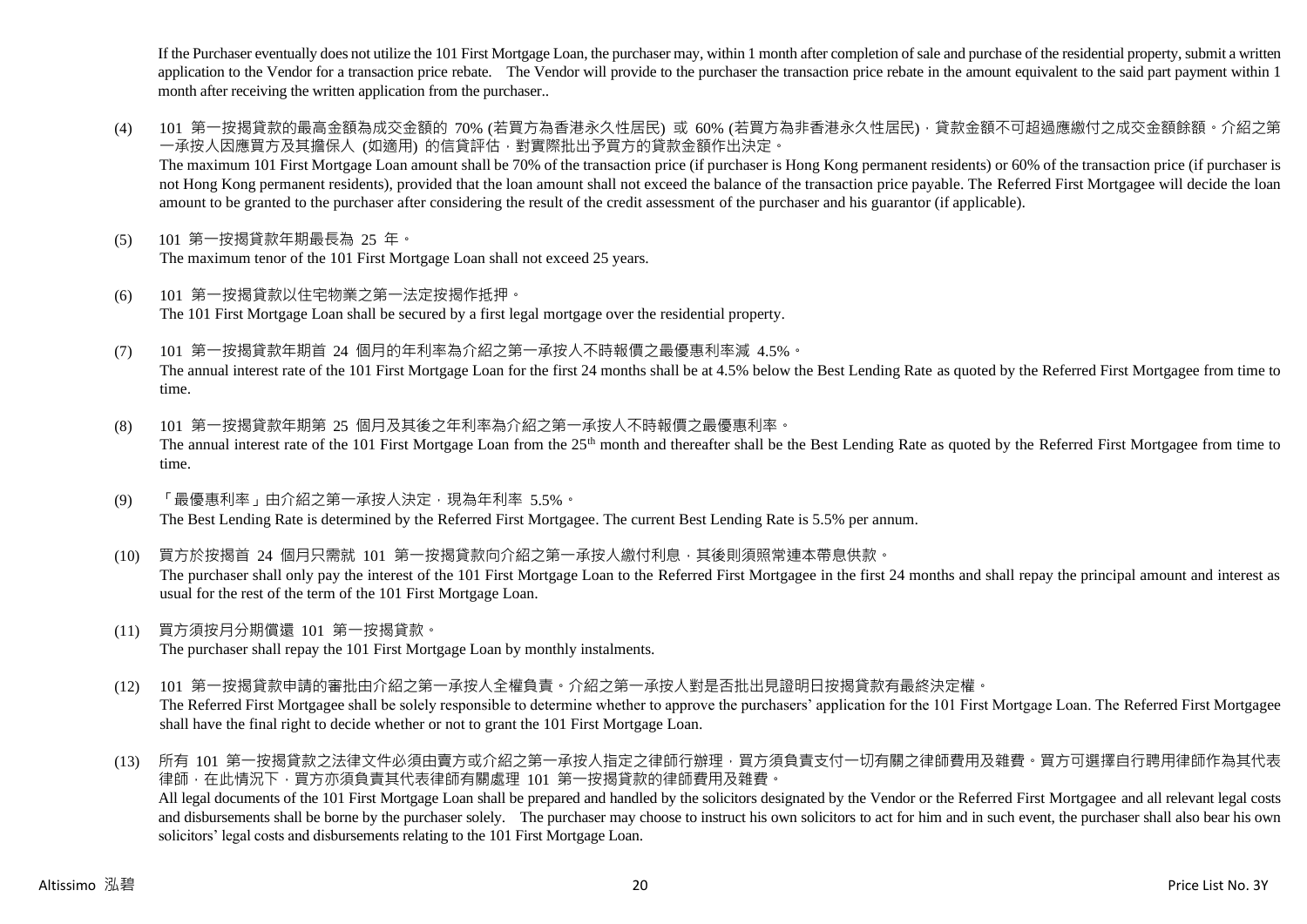(14) 買方須按介紹之第一承按人的要求提供一切所需文件以證明其還款能力,所需文件包括但不限於買方及其擔保人 (如適用) 的信貸報告、收入證明、銀行紀錄及借貸紀錄(包 括其他貸款,如有)。

The purchaser shall upon request by the Referred First Mortgagee provide all necessary documents to prove his repayment ability, the necessary documents shall include but not limited to credit report, income proof, bank records and borrowing records (including other loans, if any) of the purchaser and his guarantor(s) (if applicable).

(15) 不論 101 第一按揭貸款獲批與否,買方仍須按買賣合約完成住宅物業的買賣及繳付全數成交金額。

Irrespective of whether the 101 First Mortgage Loan is granted or not, the purchaser shall complete the purchase of the residential property and shall pay the transaction price in full in accordance with the agreement for sale and purchase.

- (16) 101 第一按揭貸款受其他條款及細則約束。 The 101 First Mortgage Loan is subject to other terms and conditions.
- (17) 101 第一按揭貸款純為介紹之第一承按人與買方之交易。買方與介紹之第一承按人之任何轇輵,一概與賣方及碧桂園(香港)地產代理有限公司無關。以上關於 101 第一按 揭貸款的資料不構成亦不能被視為賣方或任何其他人士就 101 第一按揭貸款作出的陳述、保證、承諾、要約或買賣合約之條款。賣方及碧桂園(香港)地產代理有限公司在任何情況 下均無需就 101 第一按揭貸款向買方承擔任何責任。

The 101 First Mortgage Loan is a transaction between the Referred First Mortgagee and the purchaser only. The Vendor and Country Garden (Hong Kong) Property Agency Limited shall not be involved in any dispute between the purchaser and the Referred First Mortgagee. The above information of the 101 First Mortgage Loan shall not be regarded as any representation, guarantee, warranty, offer or terms of the agreement for sale and purchase made by the Vendor or any other parties. Under no circumstance shall the Vendor and Country Garden (Hong Kong) Property Agency Limited be liable to the purchaser in respect of the 101 First Mortgage Loan.

(i) 101 第二按揭貸款 101 Second Mortgage Loan

# **只適用於選用第 (4)(i)(A5) 及 (A6) 段之付款計劃。Only applicable to payment plan under paragraphs (4)(i)(A5) and (A6) . 只適用於屬自然人的買方。 Only applicable to purchasers who are natural persons.**

買方可向賣方介紹之財務機構或賣方指定的其它公司 (「介紹之第二承按人」) 申請最高達成交額之 15% 之第二按揭 (「101 第二按揭貸款」),基本條款如下: The Purchaser may apply to the financial institution referred by the Vendor or any other company designated by the Vendor (the "Referred Second Mortgagee") for second mortgage with a maximum loan amount equivalent to 15% of the transaction price (the "101 Second Mortgage Loan"). The 101 Second Mortgage Loan and its application are subject to the following terms and conditions:

(1) 買方必須於買賣合約內訂明的付清售價餘額之日前最少 75 日書面向介紹之第二承按人申請 101 第二按揭貸款。買方如欲申請 101 第二按揭貸款,需同時申請 101 第一 按揭貸款,即買方不可只申請 101 第二按揭貸款而不申請 101 第一按揭貸款。

The purchaser shall make a written application to the Referred Second Mortgagee for 101 Second Mortgage not less than 75 days before the date of settlement of the balance of the Purchase Price as specified in the agreement for sale and purchase. If the purchaser intends to apply for 101 Second Mortgage Loan, he must also apply for 101 First Mortgage Loan at the same time, that is to say, the purchaser cannot apply for 101 Second Mortgage Loan only but not applying for 101 First Mortgage Loan.

(2) 101 第二按揭貸款的最高金額為成交金額的 15%,101 第一按揭貸款及 101 第二按揭貸款總金額不可超過有關住宅物業成交金額之 85%。介紹之第二承按人會因應買方及其 擔保人 (如適用) 的信貸評估,對實際批出予買方的貸款金額作出決定。

The maximum 101 Second Mortgage Loan amount shall be 15% of the transaction price, provided that the total loan amount of the 101 First Mortgage Loan and the 101 Second Mortgage Loan shall not exceed 85% of the transaction price of the relevant residential property. The Referred Second Mortgagee will decide the loan amount to be granted to the purchaser after considering the result of the credit assessment of the purchaser and his guarantor (if applicable).

(3) 101 第二按揭貸款年期最長為 3 年。

The maximum tenor of the 101 Second Mortgage Loan shall be 3 years.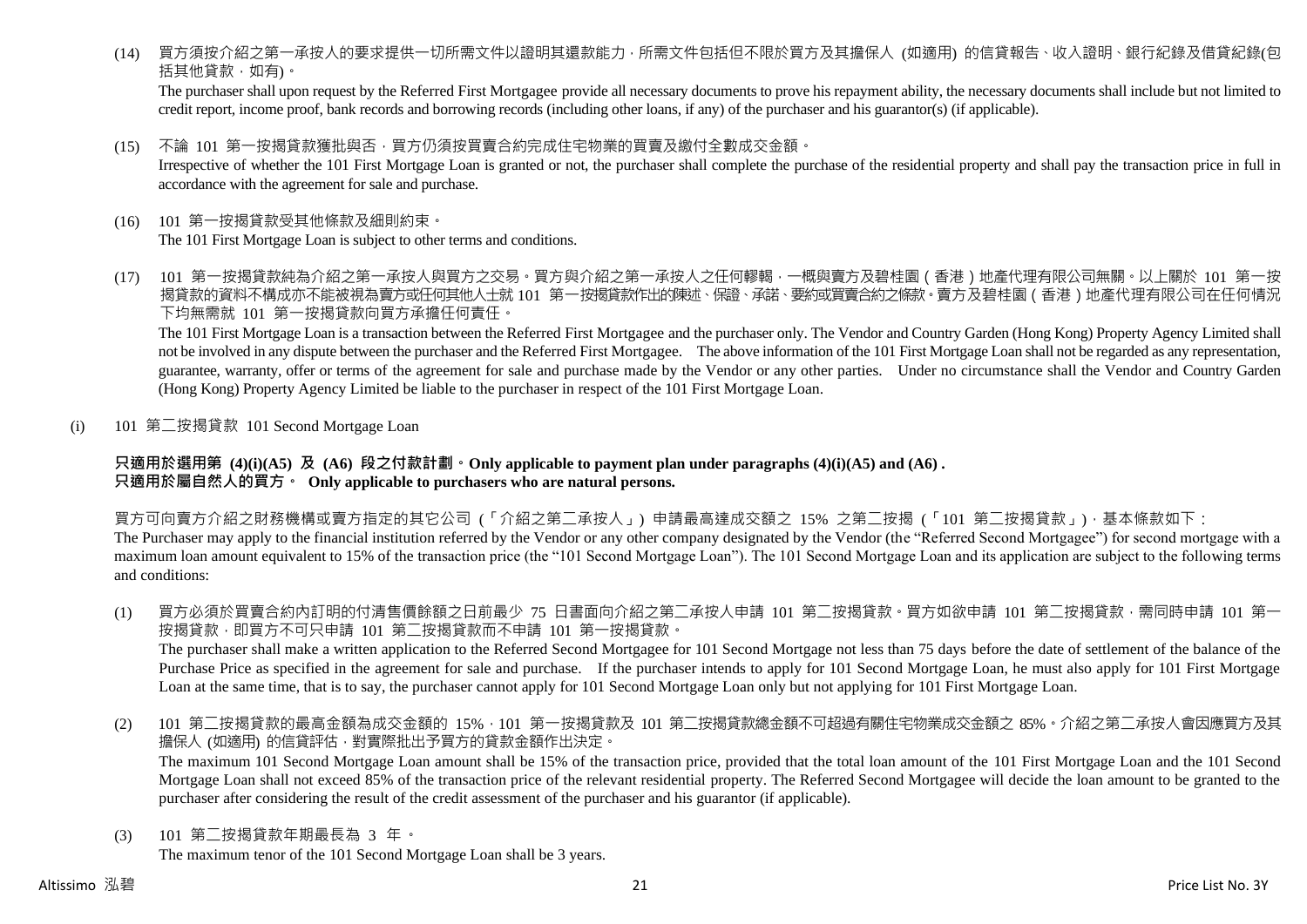- (4) 101 第一按揭貸款及 101 第二按揭貸款申請將由有關承按機構獨立處理。 The applications for 101 First Mortgage Loan and the 101 Second Mortgage Loan will be processed by the relevant mortgagees independently.
- (5) 101 第二按揭貸款全期豁免利息。

The 101 Second Mortgage Loan shall be free of interest for the whole mortgage period.

- (6) 買方分 3 期支付 101 第二按揭貸款金額,所有期數金額均等。第 1 期於買方按買賣合約繳付成交金額餘額後 360 天內繳付,第 2 期於買方按買賣合約繳付成交金額餘額 後 720 天內繳付,最後一期於買方按買賣合約繳付成交金額餘額後 1,080 天內繳付。 The 101 Second Mortgage Loan amount shall be paid by the purchaser in 3 equal instalments. 1<sup>st</sup> instalment shall be paid by the purchaser within 360 days after the date of settlement of the balance of the transaction price as specified in the agreement for sale and purchase. The 2<sup>nd</sup> instalment shall be paid by the purchaser within 720 days after the date of settlement of the balance of the transaction price as specified in the agreement for sale and purchase. The final instalment shall be paid by the purchaser within 1,080 days after the date of settlement of the balance of the transaction price as specified in the agreement for sale and purchase.
- (7) 101 第二按揭第貸款申請的審批由介紹之第二承按人全權負責。介紹之第二承按人對是否批出 101 第二按揭貸款有最終決定權。 The Referred Second Mortgagee shall be solely responsible to determine whether to approve the purchasers' application for the 101 Second Mortgage Loan. The Referred Second Mortgagee shall have the final right to decide whether or not to grant the 101 Second Mortgage Loan.
- (8) 所有 101 第二按揭貸款之法律文件必須由賣方或介紹之第二承按人指定之律師行辦理,買方須負責支付一切有關之律師費用及雜費。買方可選擇自行聘用律師作為其代表 律師,在此情況下,買方亦須負責其代表律師有關處理 101 第二按揭貸款的律師費用及雜費。 All legal documents of the 101 Second Mortgage Loan shall be prepared and handled by the solicitors designated by the Vendor or the Referred Second Mortgagee and all relevant legal costs and disbursements shall be borne by the purchaser solely. The purchaser may choose to instruct his own solicitors to act for him and in such event, the purchaser shall also bear his own solicitors' legal costs and disbursements relating to the 101 Second Mortgage Loan.
- (9) 買方須按介紹之第二承按人的要求提供一切所需文件以證明其還款能力,所需文件包括但不限於買方及其擔保人 (如適用) 的信貸報告、收入證明、銀行紀錄及借貸紀錄 (包 括其他貸款,如有)。

The purchaser shall upon request by the Referred Second Mortgagee provide all necessary documents to prove his repayment ability, the necessary documents shall include but not limited to credit report, income proof, bank records and borrowing records (including other loans, if any) of the purchaser and his guarantor(s) (if applicable).

- (10) 不論 101 第二按揭貸款獲批與否,買方仍須按買賣合約完成住宅物業的買賣及繳付全數成交金額。 Irrespective of whether the 101 Second Mortgage Loan is granted or not, the purchaser shall complete the purchase of the residential property and shall pay the transaction price in full in accordance with the agreement for sale and purchase.
- (11) 101 第二按揭貸款受其他條款及細則約束。

The 101 Second Mortgage Loan is subject to other terms and conditions.

(12) 101 第二按揭貸款純為介紹之第二承按人與買方之交易。買方與介紹之第二承按人之任何轇輵,一概與賣方及碧桂園(香港)地產代理有限公司無關。以上關於 101 第二按揭貸款的 資料不構成亦不能被視為賣方或任何其他人士就 101 第二按揭貸款作出的陳述、保證、承諾、要約或買賣合約之條款。賣方及碧桂園(香港)地產代理有限公司在任何情況下均無 需就 101 第二按揭貸款向買方承擔任何責任。

The 101 Second Mortgage Loan is a transaction between the Referred Second Mortgagee and the purchaser only. The Vendor and Country Garden (Hong Kong) Property Agency Limited shall not be involved in any dispute between the purchaser and the Referred Second Mortgagee. The above information of the 101 Second Mortgage Loan shall not be regarded as any representation, guarantee, warranty offer or terms of the agreement for sale and purchase made by the Vendor or any other parties. Under no circumstance shall the Vendor and Country Garden (Hong Kong) Property Agency Limited be liable to the purchaser in respect of the 101 Second Mortgage Loan.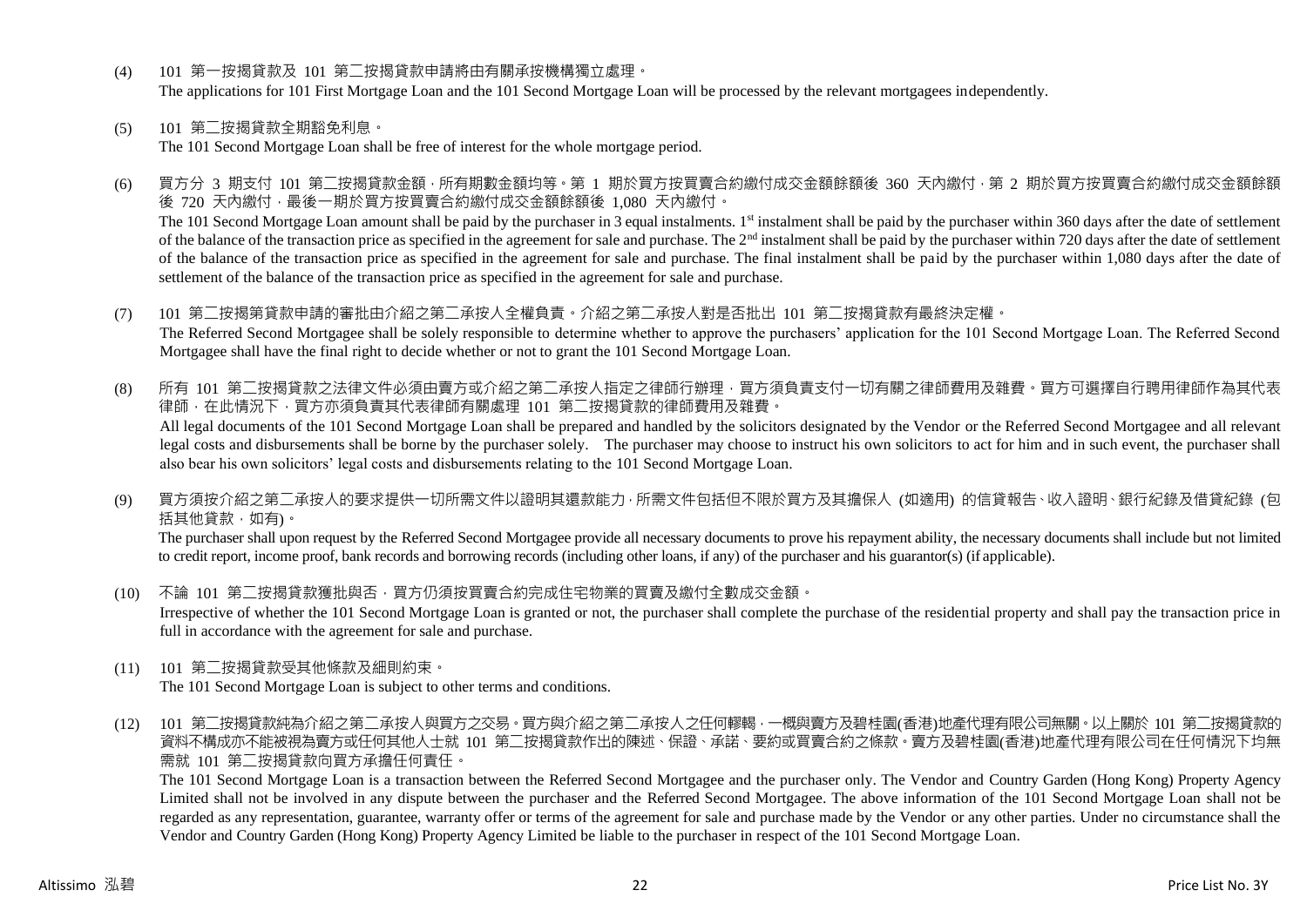(j) 「成交金額 30% 第二按揭」 "Second Mortgage for 30% of the transaction price"

# **只適用於購買三房住宅物業,及選用第 (4)(i)(A5) 段或第 (4)(i)(A6) 段之付款計劃的買方。**

**Only applicable to purchasers of three-bedroom residential property(ies) and choosing payment plan under paragraph (4)(i)(A5) or (4)(i)(A6) . 只適用於屬自然人的買方。**

**Only applicable to purchasers who are natural persons.**

買方可向賣方介紹之財務機構或賣方指定的其它公司 (「介紹之第二承按人」) 申請最高達成交額之 30% 之第二按揭貸款 (「第二按揭貸款」),基本條款如下:

The Purchaser may apply to the financial institution referred by the Vendor or any other company designated by the Vendor (the "Referred Second Mortgagee") for second mortgage with a maximum loan amount equivalent to 30% of the transaction price (the "Second Mortgage Loan"). The Second Mortgage Loan and its application are subject to the following terms and conditions:

- (1) 買方必須於付清成交金額餘款之日起計最少 60 日前以指定的申請書向介紹之第二承按人申請第二按揭貸款。 The purchaser(s) shall by prescribed form apply to the Referred Second Mortgagee for Second Mortgage Loan not less than 60 days before the due date of payment of the balance of transaction price.
- (2) 如買方選用 (4)(i)(A5) 段或第 (4)(i)(A6) 段之付款計劃並申請第二按揭貸款,成交金額將會增加 2%,買方必須於申請時向賣方繳付 (a) 截至申請日期當日按照買賣合 約訂明及按新成交金額計算之應付部份與 (b) 原來成交金額已付部份之差額為免存疑,更改後之成交金額將以進位到最接近的千位數計算。買方亦須就此簽立一份有關住 宅物業之補充合約以更改成交金額及支付條款,有關之律師費用及雜費概由買方負責。

If payment plan under paragraph  $(4)(i)(A5)$  or  $(4)(i)(A6)$  is opted by the purchaser and the purchaser applies for the Second Mortgage Loan, the transaction price shall be increased by 2% and the difference between (a) amount payable under the ASP calculated by reference to the new transaction price as at the date of application and (b) amount of original transaction price paid by the purchaser shall be payable by the purchaser to the Vendor upon application. For avoidance of doubt, the new transaction price will be rounded up to the nearest thousand. The purchaser shall also sign a supplemental agreement in respect of the residential property to vary the transaction price and the terms of payment, all relevant legal costs and disbursements of which shall be borne by the purchaser solely.

(3) 如買方申請第二按揭貸款後,最終並無動用第二按揭貸款,買方將可獲得相等於原來成交金額2%的成交金額回贈,成交金額回贈將會於成交時直接用於支付部份成交金額 餘款。

If, after applying for the Second Mortgage Loan, the Purchaser eventually does not utilize the Second Mortgage Loan, the Purchaser will be entitled to a transaction price rebate equivalent to 2% of the original transaction price, which will be directly applied towards settlement of part of the balance of transaction price upon completion.

- (4) 買方須依照介紹之第二承按人之要求提供足夠之入息證明文件。 The purchaser shall provide sufficient proof of income in accordance with the requirements of the Referred Second Mortgagee.
- (5) 第二按揭貸款年期最長為 25 年或與第一按揭貸款同等年期,以較短者為準

The maximum tenor of Second Mortgage Loan shall be 25 years or the same tenor of first mortgage loan, whichever is the shorter.

(6) 第二按揭貸款首 24 個月之年利率以介紹之第二承按人引用之最優惠利率 (P) 減 2.75% (P - 2.75%) 計算。其後的年利率以最優惠利率 (P) 加 2% (P + 2%) 計算。 P 為 浮動利率,於本價單日期 P 為每年 5.375%。最終按揭利率以介紹之第二承按人審批結果而定,賣方並無就其作出,亦不得被視為就其作出任何不論明示或隱含之陳述、 承諾或保證。

The interest rate of the first 24 months of the Second Mortgage Loan shall be Prime Rate (P) quoted by the Referred Second Mortgagee minus 2.75% (P - 2.75%). The interest rate for the rest of the term of the Second Mortgage shall be Prime Rate (P) plus 2%  $(P + 2\%)$ . P is subject to fluctuation. P as at the date of this price list is 5.375% per annum. The final mortgage rate will be subject to final approval by the Referred Second Mortgagee. No representation, undertaking or warranty, whether express or implied, is given, or shall be deemed to have been given by the Vendor in respect thereof.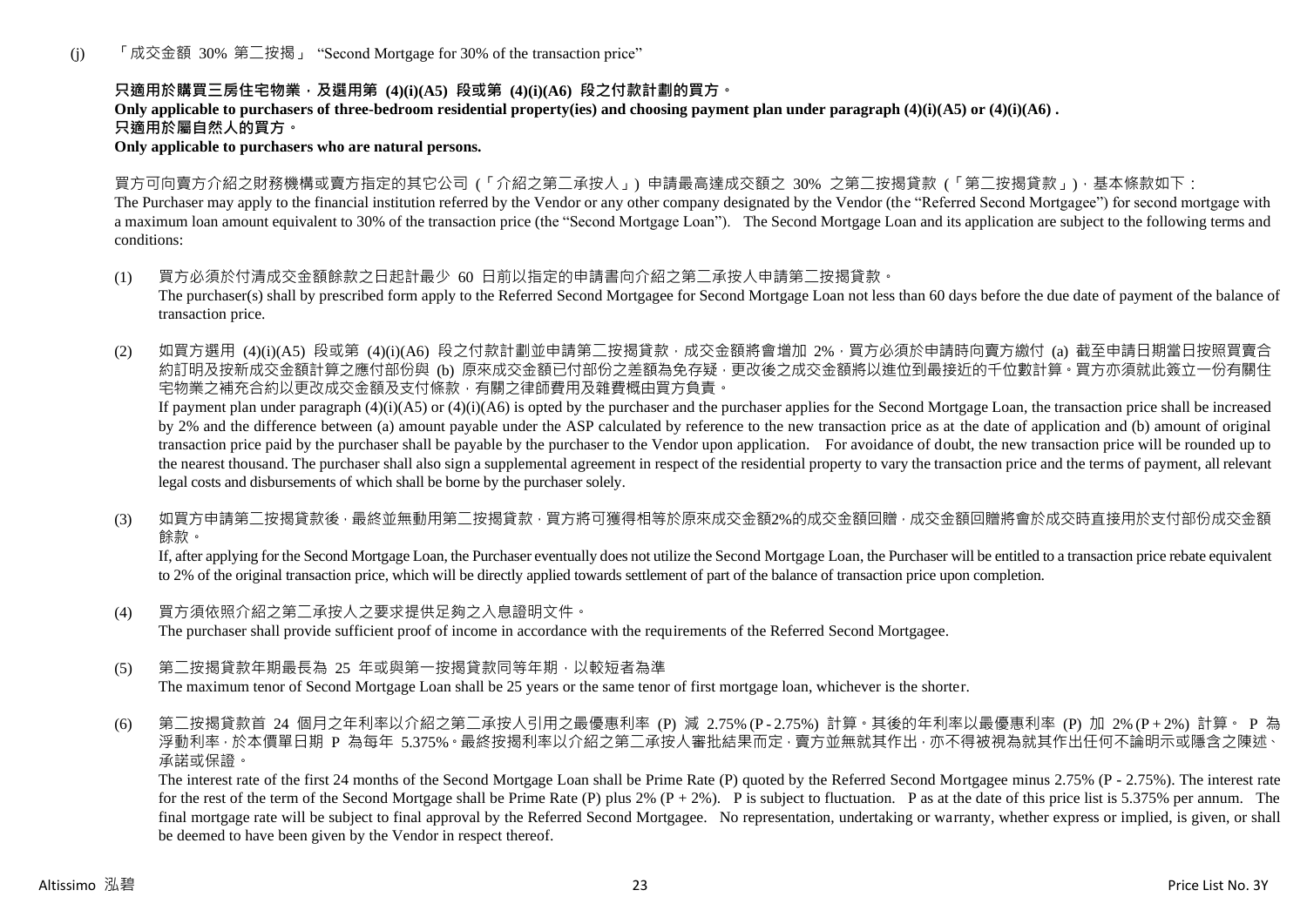- (7) 第二按揭貸款最高金額為成交金額的 30%,惟第一按揭貸款及第二按揭貸款總金額不可超過成交金額或有關住宅物業的估價 (以較低者為準) 的 80%。 The maximum Second Mortgage Loan amount shall be 30% of the transaction price, but the total amount of the first mortgage loan and the Second Mortgage Loan together shall not exceed 80% of the transaction price or the valuation of the relevant residential property, whichever is the lower.
- (8) 第一按揭貸款銀行須為介紹之第二承按人所指定之銀行,買方並須首先得到該銀行書面同意辦理第二按揭貸款。 The first mortgagee bank shall be one which is nominated by the Referred Second Mortgagee. The purchaser(s) shall obtain the prior written consent from the first mortgagee bank for the application of Second Mortgage Loan.
- (9) 第一按揭貸款及第二按揭貸款申請將由有關承按機構獨立處理。 The applications for first mortgage loan and the Second Mortgage Loan will be processed by the relevant mortgagees independently.
- (10) 所有第二按揭貸款及其相關擔保之法律文件必須由介紹之第二承按人指定律師行辦理,買方及其擔保人 (如有) 須支付所有第二按揭貸款及其擔保相關之律師費及雜費。 All legal documents of the Second Mortgage Loan and its related guarantee shall be handled by the solicitors designated by the Referred Second Mortgagee and all legal costs and disbursement relating thereto shall be borne by the purchaser(s) and his/her/their guarantor(s) (if any).
- (11) 第二按揭貸款批出與否及其條款 · 介紹之第二承按人有最終決定權 · 其決定與賣方無關 · 賣方亦無需為此負責 · 不論貸款獲批與否 · 買方仍須按正式合約完成交易及 付 清成交金額餘款。

The approval or disapproval of the Second Mortgage Loan and terms thereof are subject to the final decision of the Referred Second Mortgagee. The decision is not related to the vendor and the vendor shall not be responsible therefor. Regardless the loan is granted or not, the purchaser(s) shall complete the sale and purchase in accordance with the ASP and pay the balance of the transaction price.

(12) 第二按揭貸款受其他條款及細則約束。

The Second Mortgage Loan is subject to other terms and conditions.

(13) 第二按揭貸款純為介紹之第二承按人與買方之交易。買方與介紹之第二承按人之任何轇輵,一概與賣方及碧桂園(香港)地產代理有限公司無關。以上關於第二按揭貸款的資料不構成 亦不能被視為賣方或任何其他人士就第二按揭貸款作出的陳述、保證、承諾、要約或買賣合約之條款。賣方及碧桂園(香港)地產代理有限公司在任何情況下均無需就第二按揭貸 款向買方承擔任何責任。

The Second Mortgage Loan is a transaction between the Referred Second Mortgagee and the purchaser only. The Vendor and Country Garden (Hong Kong) Property Agency Limited shall not be involved in any dispute between the purchaser and the Referred Second Mortgagee. The above information of the Second Mortgage Loan shall not be regarded as any representation, guarantee, warranty offer or terms of the agreement for sale and purchase made by the Vendor or any other parties. Under no circumstance shall the Vendor and Country Garden (Hong Kong) Property Agency Limited be liable to the purchaser in respect of the Second Mortgage Loan.

(k) 不適用。 Not applicable.

(m) 泓碧印花稅優惠 "Altissimo Stamp Duty Benefit"

# **只適用於選用第(4)(i)(A8)段或(4)(i)(A9) 段之付款計劃的買方。Only applicable to payment plan under paragraphs (4)(i)(A8) or (4)(i)(A9).**

選擇「泓碧印花稅優惠」之買方‧不能享用 (4)(ii)(j) 所述之「5 年管理費減免」優惠。

The purchasers who have selected the "Altissimo Stamp Duty Benefit" shall not be entitled to enjoy the"5-Years Management Fee Subsidy" Discount set out in (4)(ii)(j).

# 買方可享有以下其中一項優惠 (買方必須於簽署臨時買賣合約前揀選以下 (1) 或 (2) 其中一項優惠):

The purchasers shall be entitled to enjoy either one of the benefits set out in (1) or (2) below (the Purchaser must decide which one of the benefits he selects before the signing of the preliminary agreement for sale and purchase):

(1) 泓碧10%印花稅優惠 Altissimo 10% Stamp Duty Benefit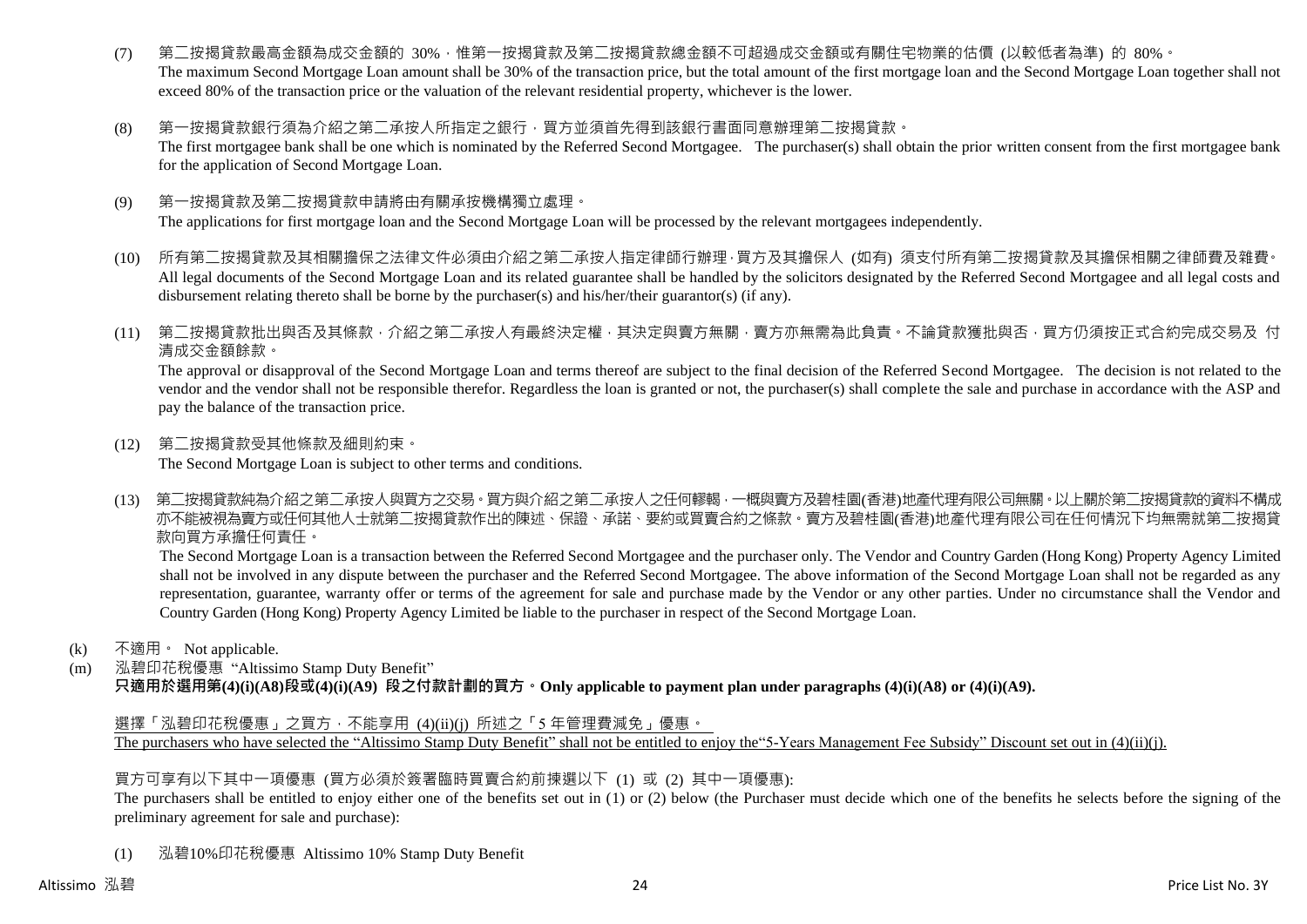選用第(4)(i)(A8)段之付款計劃及選擇「泓碧 10%印花稅優惠」之買方,不能享用 (4)(ii)(c) 所述之「限時置業售價折扣」、(4)(ii)(j)所述之「5年管理費減免」優惠及 (4)(iii)(m)(2)所述之「泓碧 3.75%印花稅優惠及 3.25%現金回贈優惠」。

The purchasers who have selected the payment plan under paragraphs (4)(i)(A8) and "Altissimo 10% Stamp Duty Benefit" shall not be entitled to enjoy the "First Home Purchase" Price Discount" set out in (4)(ii)(c), the "5-Years Management Fee Subsidy" Discount set out in (4)(ii)(j) and the "Altissimo 3.75% Stamp Duty Benefit and 3.25% Cash Rebate Benefit" set out in  $(4)(iii)(m)(2)$ .

選用第(4)(i)(A9)段之付款計劃及選擇「泓碧 10%印花稅優惠」之買方,不能享用(4)(ii)(c)所述之「限時置業售價折扣」、(4)(ii)(g)所述之「Countrygardenhk" Instagram 帳 戶跟隨優惠」、(4)(ii)(j)所述之「5 年管理費減免」優惠、(4)(ii)(m) 所述之「入伙傢私補貼」優惠及 (4)(iii)(m)(2)所述之「泓碧 3.75%印花稅優惠及 3.25%現金回贈優 惠」。

The purchasers who have selected the payment plan under paragraphs (4)(i)(A9) and "Altissimo 10% Stamp Duty Benefit" shall not be entitled to enjoy the "First Home Purchase Price Discount" set out in (4)(ii)(c), the "Countrygardenhk" Instagram Account Follows' Discount set out in (4)(ii)(g), the "5-Years Management Fee Subsidy" Discount set out in  $(4)(ii)(i)$ , the "New Home Furniture Subsidy" Benefit set out in  $(4)(ii)(m)$  and the "Altissimo 3.75% Stamp Duty Benefit and 3.25% Cash Rebate Benefit" set out in  $(4)(iii)(m)(2)$ .

受限於相關交易文件條款及條件 (包括但不限於買方須依照臨時買賣合約及買賣合約訂定的日期付清每一期訂金、部份成交金額及成交金額餘款^),賣方會代買方繳付 所購買的指明住宅物業之買賣合約所須繳付的從價印花稅。賣方代買方繳付的從價印花稅款額上限為成交金額的10%,超出上限的從價印花稅款額 (如有),由買方自 行承擔。若買方簽署臨時買賣合約時擁有其他任何香港住宅物業 (「原物業」) · 並於其後售出原物業並向印花稅署申請退還部分從價印花稅 · 買方不須將退還稅項任 何部份支付賣方。如因任何原因未能完成指明住宅物業之買賣或買賣合約因任何原因被取消或中止,自印花稅署發還之由賣方繳付的從價印花稅將須退還予賣方。 Subject to the terms and conditions of the relevant transaction documents (including without limitation that the Purchaser shall settle each of the deposit(s), part payment(s) of the Transaction Price and the balance of the Transaction Price^ according to the respective dates stipulated in the preliminary agreement for sale and purchase and the agreement for sale and purchase), the Vendor will pay the ad valorem stamp duty payable by the Purchaser in respect of the agreement for sale and purchase of the specified residential property. The amount of the ad valorem stamp duty to be paid by the Vendor on behalf of the Purchaser shall be capped at 10% of the Transaction Price, and the excess amount of the ad valorem stamp duty (if any) shall be borne by the Purchaser. Where the Purchaser owns any other residential property in Hong Kong (the "original property") at the time of his signing of the preliminary agreement for sale and purchase and subsequently sells the original property and then applies to the Stamp Office for refund of part of the ad valorem stamp duty paid, the Purchaser is not required to reimburse any part of the refund to the Vendor. If the sale and purchase of the specified residential property cannot be completed for any reason, or the agreement for sale and purchase is cancelled or terminated for any reason, the ad valorem stamp duty paid by the Vendor and refunded from the Stamp Office shall be returned to the Vendor.

或 or

(2) 泓碧 3.75%印花稅優惠及3.25%現金回贈優惠 Altissimo 3.75% Stamp Duty Benefit and 3.25% Cash Rebate Benefit

選用第(4)(i)(A8)段之付款計劃及選擇「泓碧3.75%印花稅優惠及3.25%現金回贈優惠」之買方,不能享用(4)(ii)(j)所述之「5年管理費減免」優惠及(4)(iii)(m)(1)所述之「泓 碧 10% 印花稅優惠」。

The purchasers who have selected the payment plan under paragraphs (4)(i)(A8) and "Altissimo 3.75% Stamp Duty Benefit and 3.25% Cash Rebate Benefit" shall not be entitled to enjoy the "5-Years Management Fee Subsidy" Discount set out in (4)(ii)(j) and the "Altissimo 10% Stamp Duty Benefit" set out in (4)(iii)(m)(1).

選用第(4)(i)(A9)段之付款計劃及選擇「泓碧3.75%印花稅優惠及3.25%現金回贈優惠」之買方,不能享用(4)(ii)(g)所述之「Countrygardenhk"Instagram帳戶跟隨優惠」、 (4)(ii)(j) 所述之「5 年管理費減免」優惠、(4)(ii)(m) 所述之「入伙傢私補貼」優惠及 (4)(iii)(m)(1) 所述之「泓碧 10% 印花稅優惠」。

The purchasers who have selected the payment plan under paragraphs (4)(i)(A9) and "Altissimo 3.75% Stamp Duty Benefit and 3.25% Cash Rebate Benefit" shall not be entitled to enjoy the "Countrygardenhk" Instagram Account Follows' Discount set out in  $(4)(ii)(g)$ , the "5-Years Management Fee Subsidy" Discount set out in  $(4)(ii)(j)$ , the "New Home" Furniture Subsidy" Benefit set out in (4)(ii)(m) and the "Altissimo 10% Stamp Duty Benefit" set out in (4)(iii)(m)(1).

受限於相關交易文件條款及條件 (包括但不限於買方須依照臨時買賣合約及買賣合約訂定的日期付清每一期訂金、部份成交金額及成交金額餘款^), 賣方會代買方繳付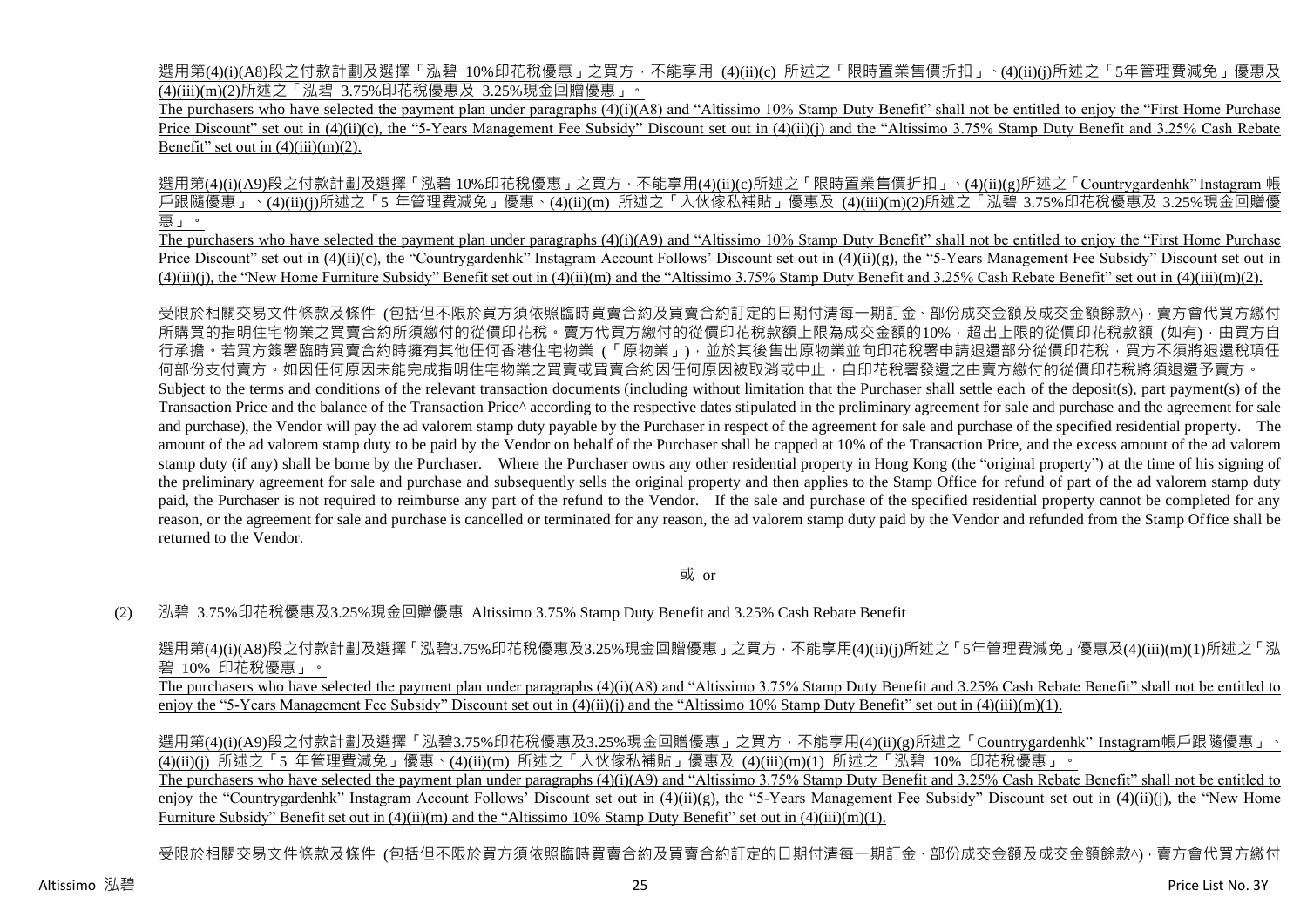所購買的指明住宅物業之買賣合約所須繳付的從價印花稅。賣方代買方繳付的從價印花稅款額上限為成交金額的 3.75%,超出上限的從價印花稅款額 (如有),由買方 自行承擔。若買方簽署臨時買賣合約時擁有其他任何香港住宅物業(「原物業」),並於其後售出原物業並向印花稅署申請退還部分從價印花稅,賈方不須將退還稅項任 何部份支付賣方。如因任何原因未能完成指明住宅物業之買賣,或買賣合約因任何原因被取消或中止,自印花稅署發還之由賣方繳付的從價印花稅將須退還予賣方。 Subject to the terms and conditions of the relevant transaction documents (including without limitation that the Purchaser shall settle each of the deposit(s), part payment(s) of the Transaction Price and the balance of the Transaction Price<sup> $\wedge$ </sup> according to the respective dates stipulated in the preliminary agreement for sale and purchase and the agreement for sale and purchase), the Vendor will pay the ad valorem stamp duty payable by the Purchaser in respect of the agreement for sale and purchase of the specified residential property. The amount of the ad valorem stamp duty payable by the Vendor on behalf of the Purchaser shall be capped at 3.75% of the Transaction Price, and the excess amount of the ad valorem stamp duty (if any) shall be borne by the Purchaser. Where the Purchaser owns any other residential property in Hong Kong (the "original property") at the time of his signing of the preliminary agreement for sale and purchase and subsequently sells the original property and then applies to the Stamp Office for refund of part of the ad valorem stamp duty paid, the Purchaser is not required to reimbuse any part of the refund to the Vendor. If the sale and purchase of the specified residential property cannot be completed for any reason, or the agreement for sale and purchase is cancelled or terminated for any reason, the ad valorem stamp duty paid by the Vendor and refunded from the Stamp Office shall be returned to the Vendor.

# 受限於相關交易文件條款及條件,除以上印花稅優惠外,買方亦可獲賣方提供相等於成交金額 3.25% 的現金回贈。

Subject to the terms and conditions of the relevant transaction documents, a cash rebate of 3.25% of the Transaction Price will be provided to the Purchaser in addition to the above Stamp Duty Benefit.

買方須於完成買賣及接收指明住宅物業後14日內填妥、簽署並向賣方遞交有關「泓碧 3.75% 印花稅優惠及3.25%現金回贈優惠」的附函所附之申請書, 申請現金回贈 優惠 • 如買方符合取得現金回贈的條件 • 賣方會在收到買方填妥及簽署的申請書並核實相關資料後 30 日內 • 將現金回贈存入買方於香港持牌銀行開立之戶口 (或以其 他由賣方決定的方式支付)。

The Purchaser shall apply to the Vendor for the Cash Rebate by completing, signing and submitting an application form enclosed to the Side Letter (regarding "Altissimo 3.75% Stamp Duty Benefit and 3.25% Cash Rebate Benefit") within 14 days after completion of sale and purchase and entering into possession of the specified residential property. If the Purchaser is eligible to the Cash Rebate, the Vendor will deposit the Cash Rebate directly into the Purchaser's bank account maintained with a licenced bank in Hong Kong (or in any other manner as the Vendor may decide) within 30 days after receiving the duly completed and signed application form and verifying the relevant information.

- ^ 以賣方代表律師實際收到款項日期計算。
- $\land$  the actual date of payment(s) received by the Vendor's solicitors shall be considered as the date of settlement of payment by the Purchaser.

# (iv) **誰人負責支付買賣該發展項目中的指明住宅物業的有關律師費及印花稅**

**Who is liable to pay the solicitors' fees and stamp duty in connection with the sale and purchase of a specified residential property in the Development**

(a) 如買方選用賣方代表律師處理買賣合約、按揭及轉讓契,賣方同意支付買賣合約及轉讓契兩項法律文件之律師費用。如買方選擇另聘代表律師處理買賣合約、按揭及轉 讓契,買方及賣方須各自負責有關買賣合約及轉讓契兩項法律文件之律師費用。

If the purchaser appoints the vendor's solicitors to handle the agreement for sale and purchase, mortgage and assignment, the vendor agrees to bear the legal cost of the agreement for sale and purchase and the assignment. If the purchaser chooses to instruct his own solicitors to handle the agreement for sale and purchase, mortgage or assignment, each of the vendor and purchaser shall pay his own solicitors' legal fees in respect of the agreement for sale and purchase and the assignment.

(b) 買方須支付一概有關臨時買賣合約、買賣合約及轉讓契的印花稅(包括但不限於任何買方提名書或轉售(如有)的印花稅、額外印花稅、買家印花稅及任何與過期繳付任何 印花稅有關的罰款、利息及附加費等)。

All stamp duties on the preliminary agreement for sale and purchase, the agreement for sale and purchase and the assignment (including without limitation any stamp duty on, if any, nomination or sub-sale, any special stamp duty, any buyer's stamp duty and any penalty, interest and surcharge, etc. for late payment of any stamp duty) will be borne by the purchaser.

# (v) **買方須爲就買賣該發展項目中的指明住宅物業簽立任何文件而支付的費用**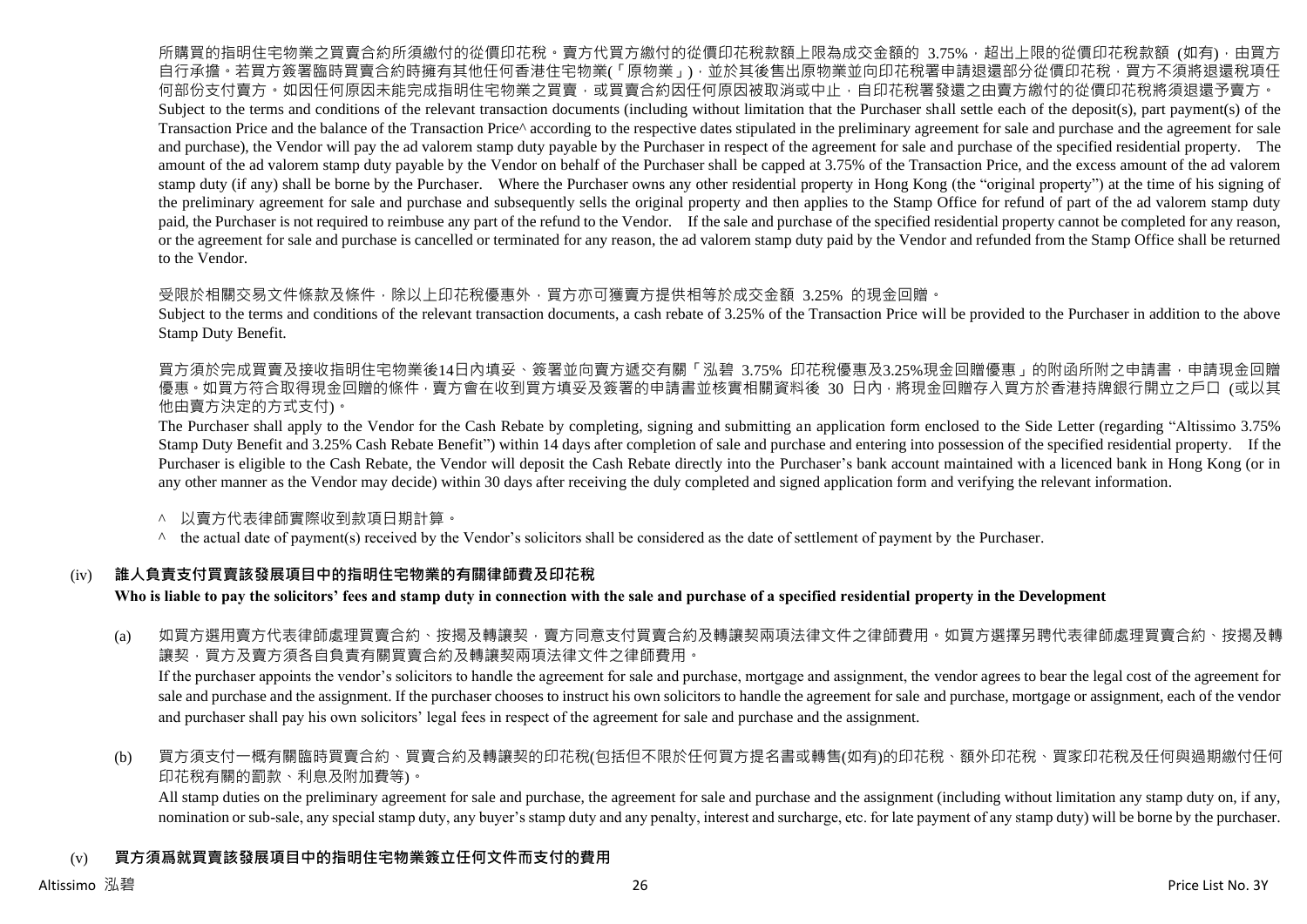#### **Any charges that are payable by a purchaser for execution of any document in relation to the sale and purchase of a specified residential property in the Development**

有關其他法律文件之律師費如:附加合約、買方提名書、有關樓宇交易之批地文件、大廈公契及其他樓契之核證費、查冊費、註冊費、圖則費及其他實際支出等等,均由買 方負責,一切有關按揭及其他費用均由買方負責。

All legal costs and charges in relation to other legal documents such as supplemental agreement, nomination, certifying fee for Government Lease, deed of mutual covenant and all other title documents, search fee, registration fee, plan fee and all other disbursements shall be borne by the purchaser. The purchase) shall also pay and bear the legal costs and disbursements in respect of any mortgage.

備註: 買方如因任何原因需更改支付條款,必須得賣方事先同意,並須向賣方繳付\$7,500 不可狠還手續費及自付全部相關額外費用。

Remark: If a Purchaser would like to change the payment terms for whatever reasons, the prior consent of the Vendor must be obtained and a non-refundable administrative fee of \$7,500 shall be payable by the Purchaser to the Vendor and the Purchaser shall bear all related extra expenses.

#### (5) **賣方已委任地產代理在發展項目中的指明住宅物業的出售過程中行事:**

**The vendor has appointed estate agents to act in the sale of any specified residential property in the Development:**

賣方委任的代理: Agents appointed by the vendor:

中原地產代理有限公司 Centaline Property Agency Limited

美聯物業代理有限公司 Midland Realty International Limited

利嘉閣地產有限公司 Ricacorp Properties Limited

香港置業(地產代理)有限公司 Hong Kong Property Services (Agency) Limited

世紀 21 集團有限公司及旗下特許經營商 Century 21 Group Limited and Franchisees

香港地產代理商總會有限公司及其特許會員 Hong Kong Real Estate Agencies General Association Limited and Chartered Members

迎富地產代理有限公司 Easywin Property Agency Limited

富滙地產代理有限公司 Regence Property Limited

夢想家地產代理有限公司